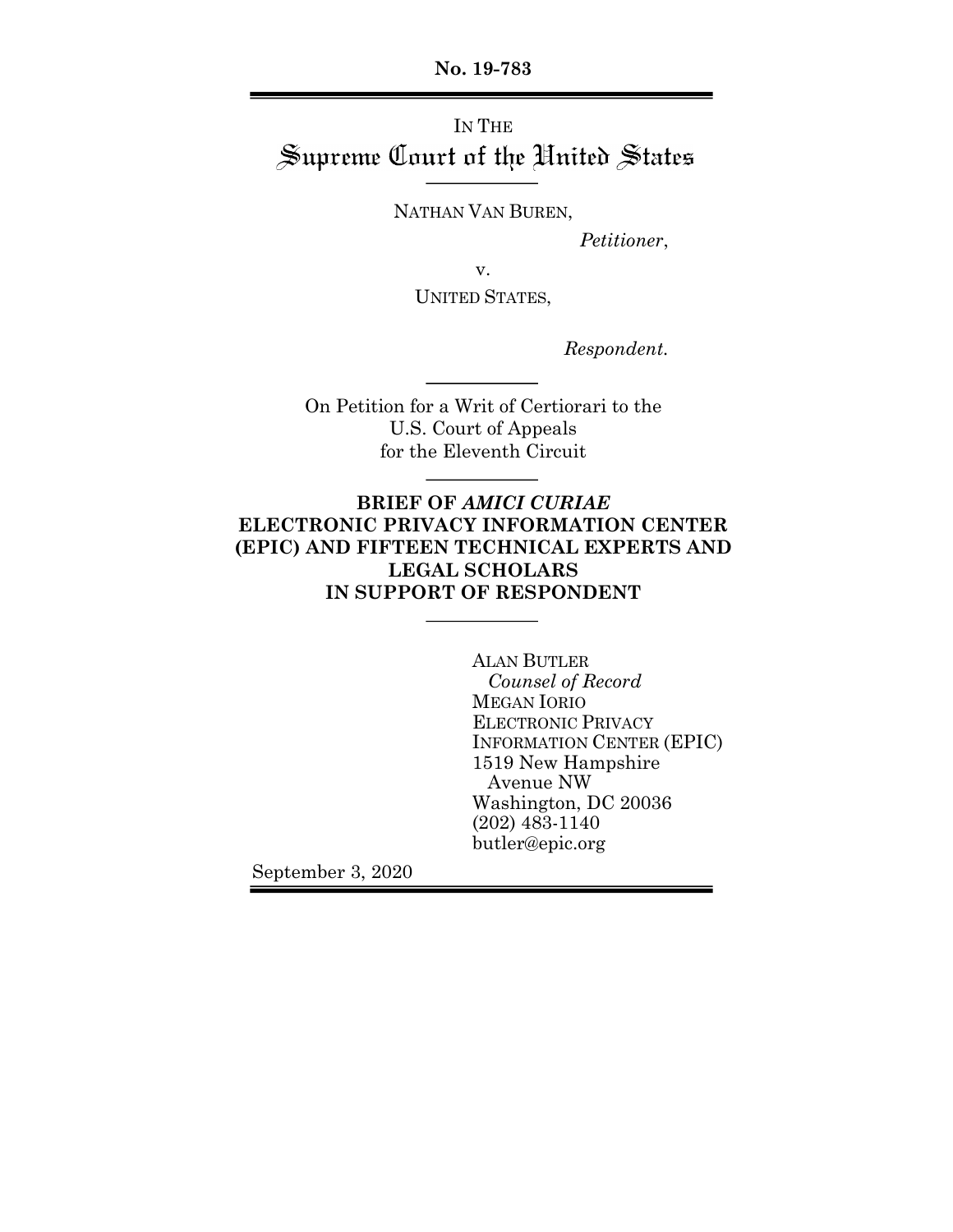# **TABLE OF CONTENTS**

|    | INTEREST OF THE AMICI CURIAE 1                                                                                         |
|----|------------------------------------------------------------------------------------------------------------------------|
|    | SUMMARY OF THE ARGUMENT  4                                                                                             |
|    |                                                                                                                        |
| Ι. | The CFAA protects sensitive personal<br>data and should be interpreted consistent                                      |
|    | A. Section $1030(a)(2)(C)$ was enacted,<br>and later expanded, by Congress to<br>protect sensitive data from both      |
|    | B. The CFAA's prohibition on<br>exceeding limits on authorization to<br>access personal data is consistent             |
|    | II. The CFAA is an important tool to enforce<br>restrictions on access to personal<br>information stored in government |
|    | III. Criminalizing improper insider access to<br>sensitive personal data does not lead to a                            |
|    |                                                                                                                        |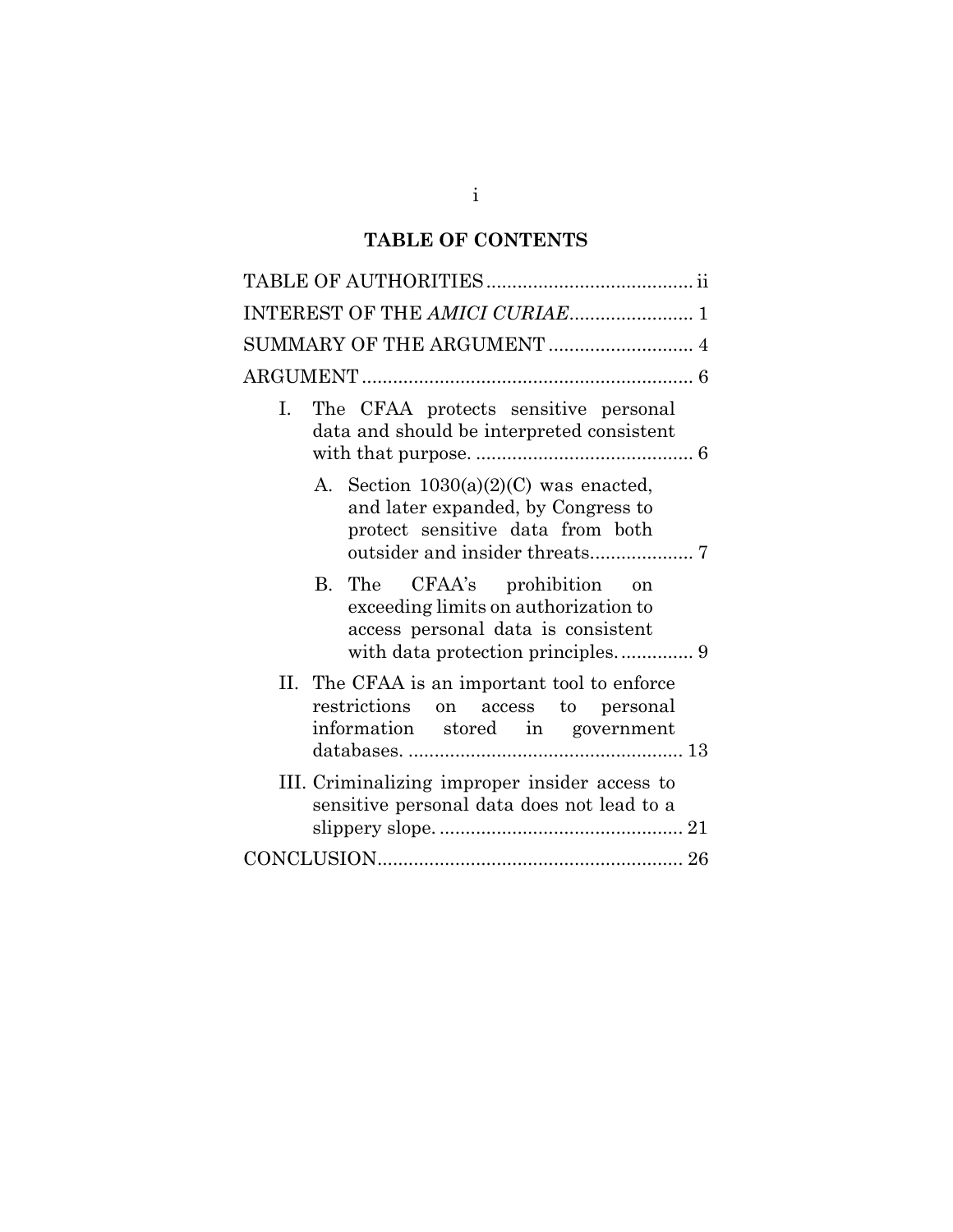# **TABLE OF AUTHORITIES**

# CASES

| United States v. Van Buren, 940 F.3d 1192, 1208 |
|-------------------------------------------------|
| (11th Cir. 2019), cert. granted, No. 19-783     |
|                                                 |
| <b>STATUTES</b>                                 |
| Cable Communications Policy Act                 |
| Computer Fraud and Abuse Act                    |
|                                                 |
| <b>Fair Credit Reporting Act</b>                |
| Privacy Act                                     |
|                                                 |
|                                                 |
| Right to Financial Privacy Act                  |
|                                                 |
|                                                 |
|                                                 |
|                                                 |
|                                                 |
|                                                 |
|                                                 |
|                                                 |
| Del. Code Ann. tit. 6 § 12B-101(1)(a) 11        |
|                                                 |
|                                                 |
|                                                 |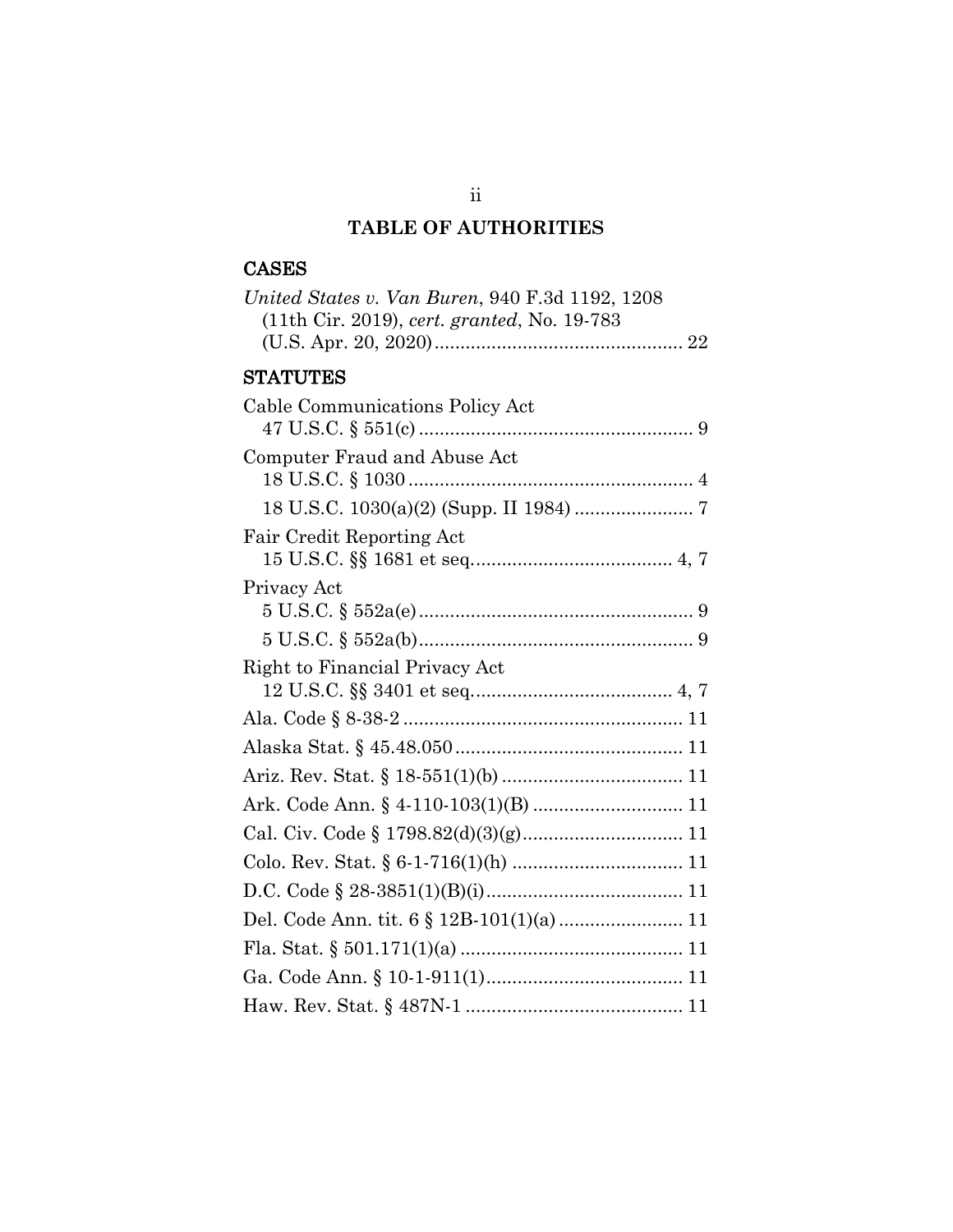| Ky. Rev. Stat. Ann. § 365.732(1)(a) 11     |
|--------------------------------------------|
|                                            |
|                                            |
| Md. Code Ann., Com. Law § 14-3504(a)(2) 11 |
|                                            |
|                                            |
|                                            |
|                                            |
| Mont. Code Ann. 30-14-1704(4)(a)  11       |
|                                            |
|                                            |
|                                            |
|                                            |
|                                            |
|                                            |
|                                            |
|                                            |
| Ohio Rev. Code Ann. § 1349.19(A)(1)(b)  11 |
|                                            |
|                                            |
|                                            |
|                                            |
|                                            |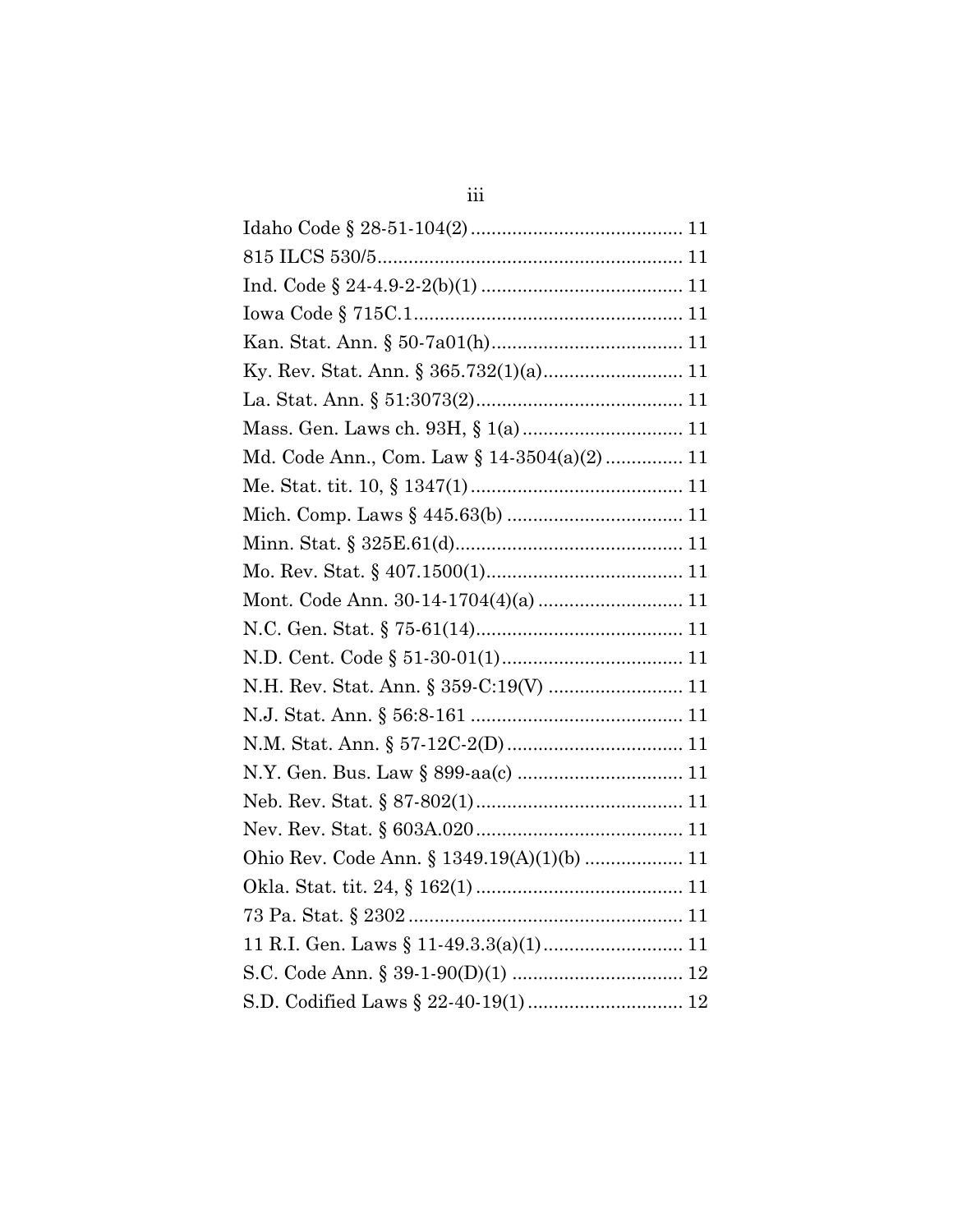| Tenn. Code Ann. § 47-18-2107(1)(B) 12 |  |
|---------------------------------------|--|
|                                       |  |
|                                       |  |
|                                       |  |
|                                       |  |
|                                       |  |
|                                       |  |
|                                       |  |
|                                       |  |

# OTHER AUTHORITIES

## iv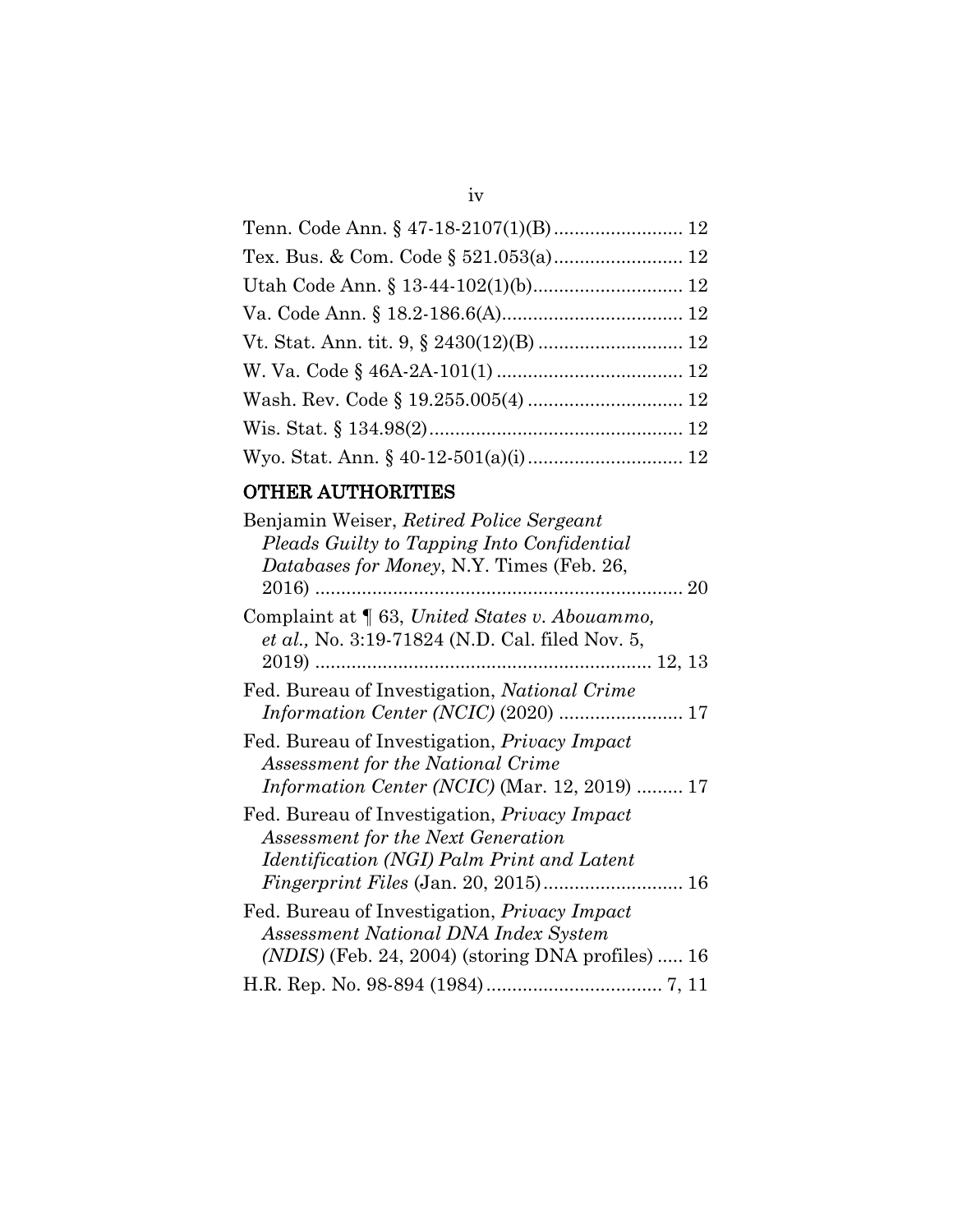v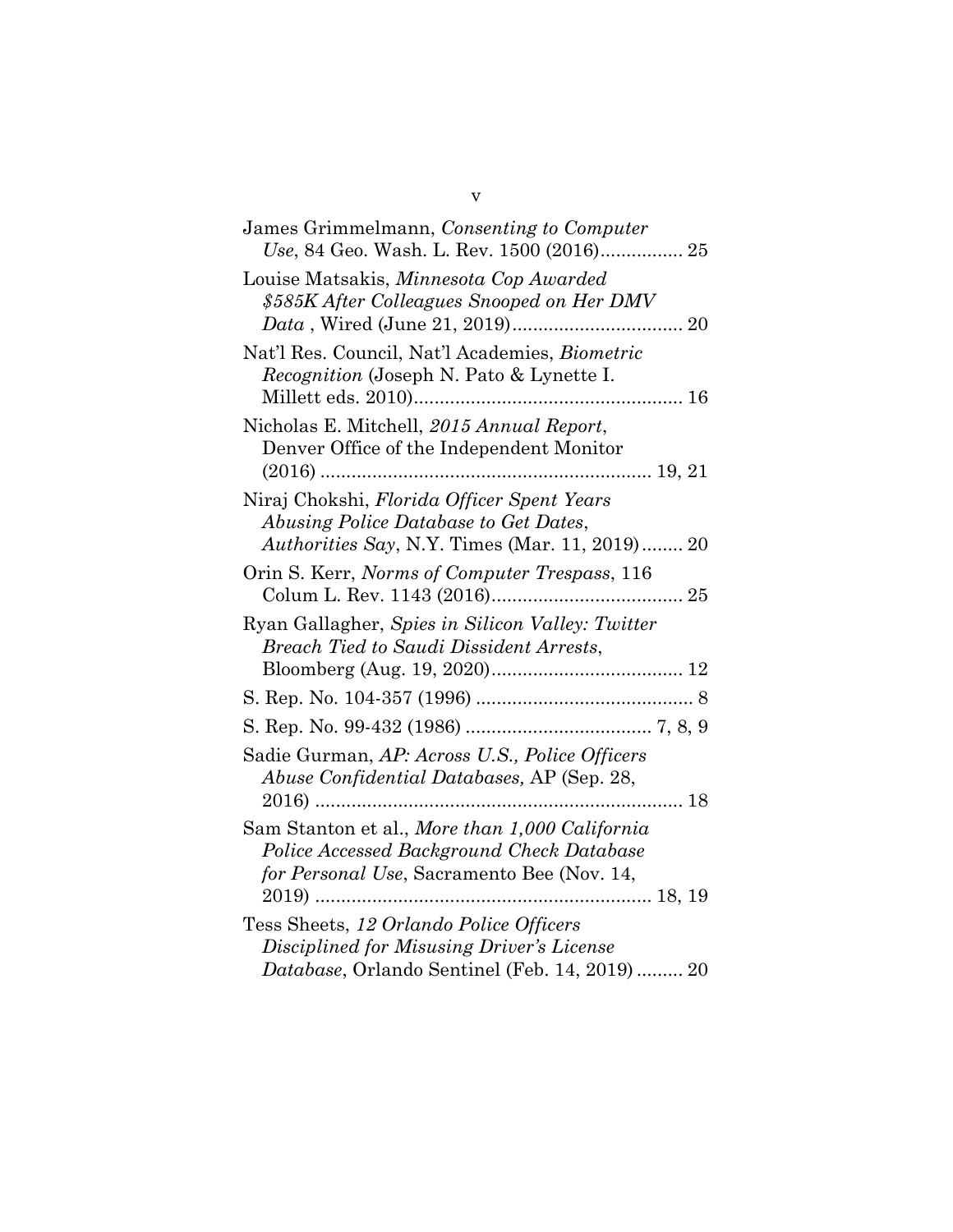| Thomas Peele, Kensington Cops Used<br>Confidential Database to Gather Information<br>on Police Board Member, KQED (Feb. 20,                  |
|----------------------------------------------------------------------------------------------------------------------------------------------|
| U.S. Dep't of Agriculture, Privacy Impact<br>Assessment Direct Loan System (June 30,                                                         |
| U.S. Dep't of Education, Privacy Impact<br>Assessment for FAFSA on the Web (July 7,<br>15<br>.                                               |
| U.S. Dep't of Health & Human Servs., Privacy<br><b>Impact Assessment: Clinical Research</b><br><i>Information System</i> (Sep. 26, 2016)  16 |
| U.S. Dep't of Health, Education, & Welfare,<br>Records, Computers and the Rights of Citizens                                                 |
| U.S. Dep't of Homeland Security, Privacy<br>Impact Assessment for the Citizenship and<br>Immigration Data Repository (Jan. 3, 2017) 14       |
| U.S. Dep't of Homeland Security, Privacy<br>Impact Assessment for the TECS System: CBP<br>Primary and Secondary Processing (Dec. 22,         |
| U.S. Dep't of Homeland Security, U.S. Customs<br>and Border Protection Passenger Name Record                                                 |
| U.S. Dep't of Housing & Urban Development,<br>Tenant Rental Assistance Certification System<br>Privacy Impact Assessment (Apr. 2009)  15     |
| U.S. Dep't of State, Privacy Impact Assessment:<br>Consular Consolidated Database (Oct. 2018)  15                                            |

vi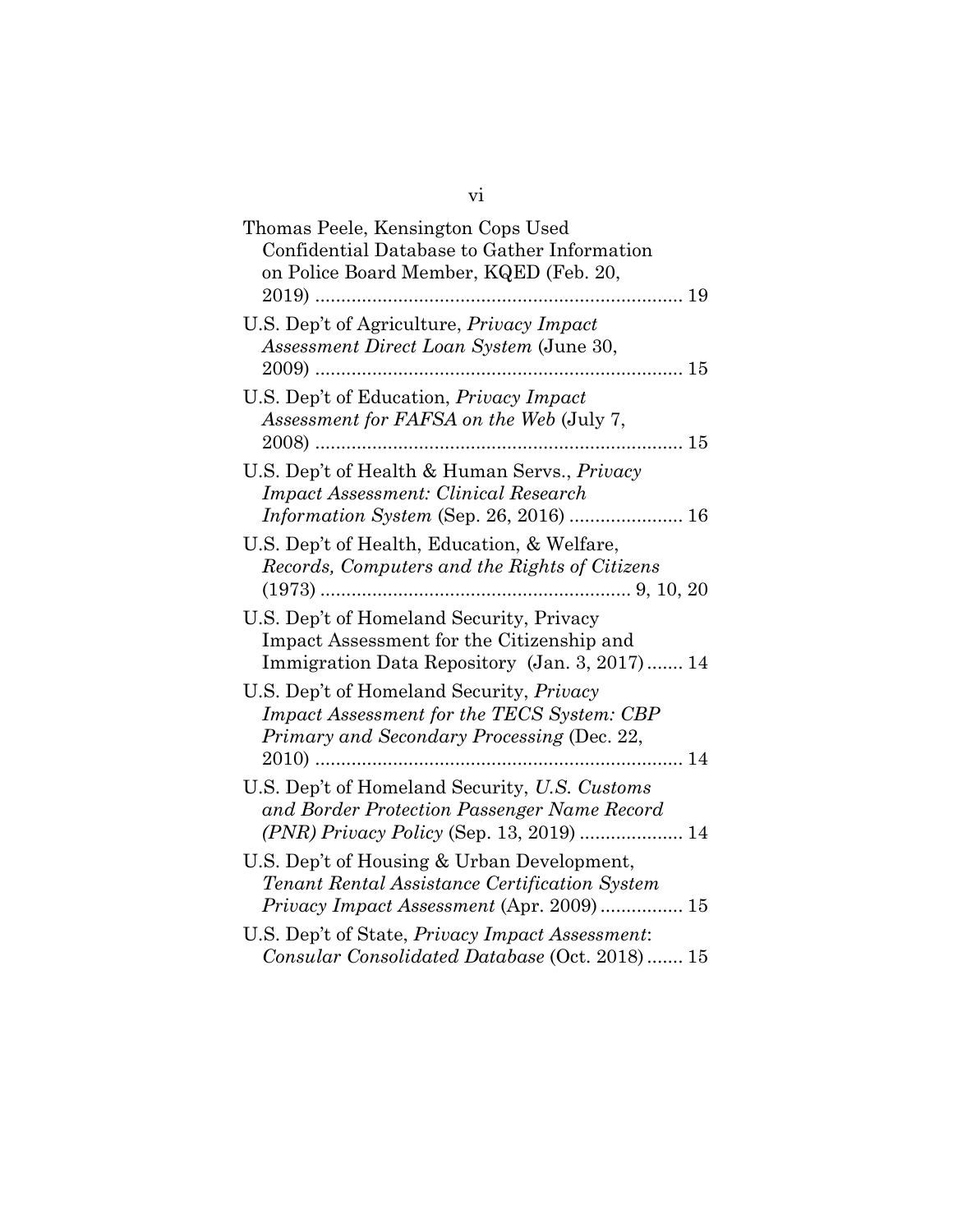| U.S. Dep't of State, <i>Privacy Impact Assessment</i> : |  |
|---------------------------------------------------------|--|
| Integrated Biometric System (2018)  16                  |  |
| U.S. Off. of Personnel Mgmt., Cybersecurity             |  |
|                                                         |  |

# vii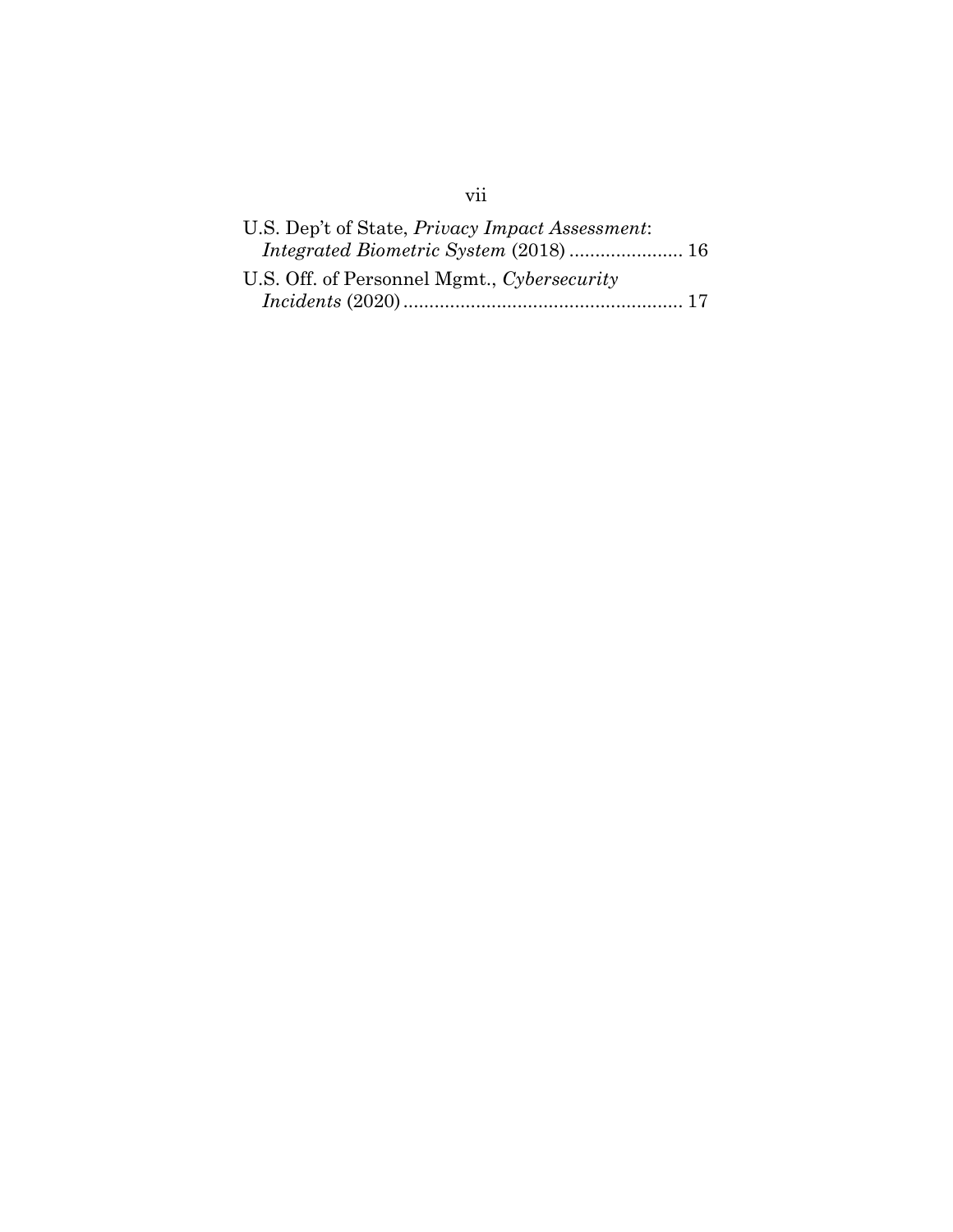### **INTEREST OF THE** *AMICI CURIAE*

The Electronic Privacy Information Center ("EPIC") is a public interest research center in Washington, D.C.1 EPIC was established in 1994 to focus public attention on emerging civil liberties issues, to promote government transparency, and to protect privacy, the First Amendment, and other constitutional values.

EPIC filed an *amicus curiae* brief in support of the petition for a writ of certiorari in *LinkedIn v. hiQ Labs*, which is currently pending before the Court. Brief of Electronic Privacy Information Center as *Amicus Curiae* in Support of Petitioner, *LinkedIn Corp. v. hiQ Labs, Inc.,* No. 19-1116 (filed Apr. 13, 2020). EPIC also participated as *amicus* in the proceedings below. Brief for EPIC as *Amicus Curiae* in Support of Appellant, *hiQ Labs, Inc. v. LinkedIn Corp.*, 938 F.3d 985 (9th Cir. 2019) (No. 17-16783).

EPIC routinely files *amicus* briefs in this Court concerning the interpretation of privacy statutes. *See, e.g.*, Brief for EPIC et al. as *Amici Curiae* Supporting Petitioners, *Barr v. Am. Ass. of Political Consultants*, No. 19-631 (U.S. filed Nov. 14, 2019) (arguing that the Telephone Consumer Protection Act is constitutional); Brief for EPIC as *Amicus Curiae* Supporting Respondents, *PDR Network v. Carlton & Harris Chiropractic*, 139 S. Ct. 2051 (2019) (No. 17-1705) (arguing that TCPA defendants should not be able to challenge FCC

<sup>&</sup>lt;sup>1</sup> Both parties consent to the filing of this brief. In accordance with Rule 37.6, the undersigned states that no monetary contributions were made for the preparation or submission of this brief, and this brief was not authored, in whole or in part, by counsel for a party.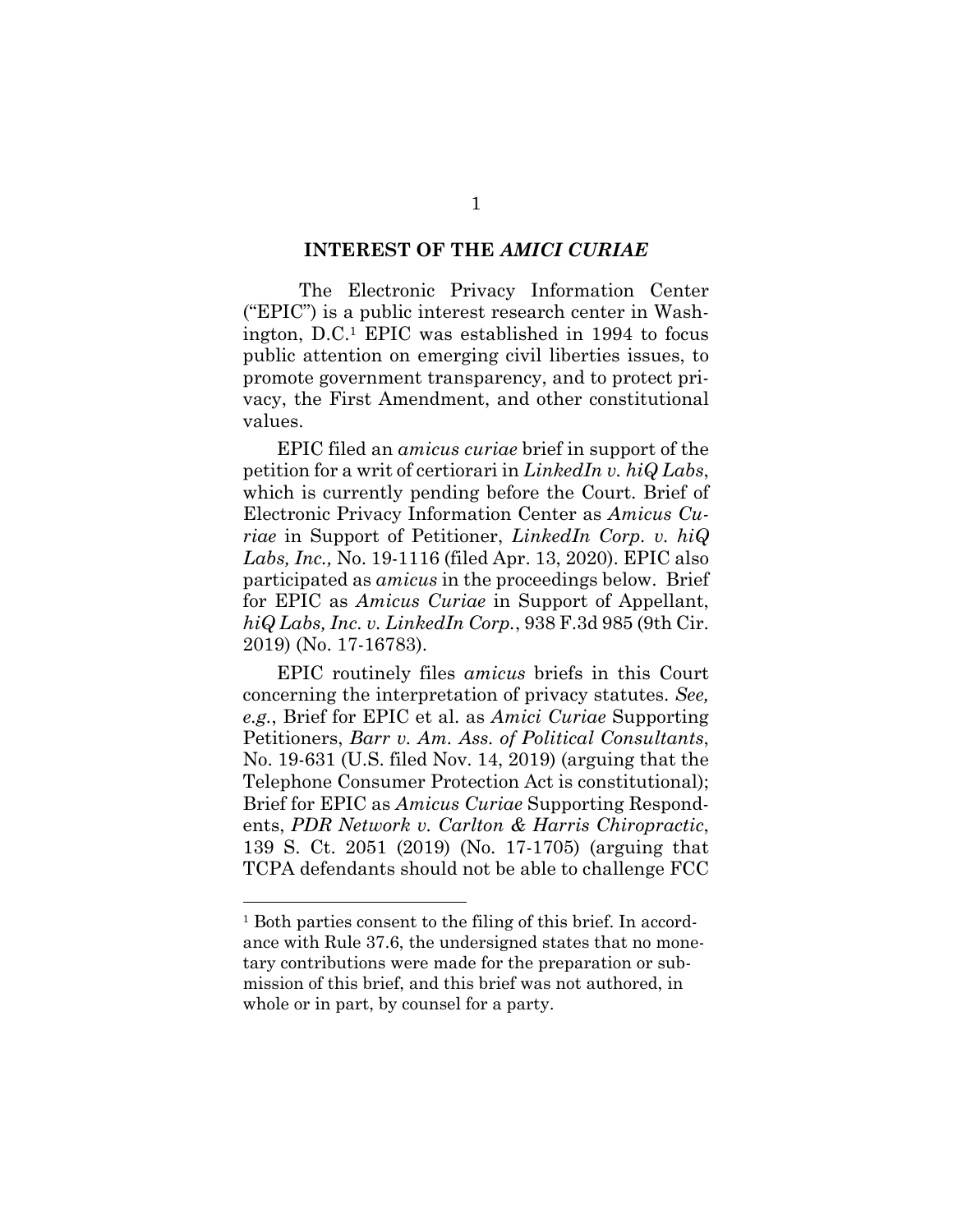interpretations of the TCPA outside the review process Congress established); Brief for EPIC et al. as *Amici Curiae* Supporting Respondent, *Spokeo, Inc. v. Robins*, 136 S. Ct. 1540 (2016) (No. 13-1339) (arguing that violation of statutory privacy rights confers Article III standing); Brief of EPIC et al. as *Amici Curiae* Supporting Petitioner, *Maracich v. Spears,* 570 U.S. 48 (2013) (No. 12-25) (arguing that the scope of the litigation exception to the Driver's Privacy Protection Act should be narrow); Brief for EPIC et al. as *Amici Curiae* Supporting Petitioners, *Sorrell v. IMS Health*, 564 U.S. 552 (2011) (No. 10-779) (arguing that a Vermont law restricting use of prescriber-identifying data protected patient privacy); Brief for EPIC as *Amicus Curiae* Supporting Petitioners, *Reno v. Condon*, 528 U.S. 141 (2000) (No. 98-1464) (arguing that the Driver Privacy Protection Act was consistent with constitutional principles of federalism).

EPIC's brief is joined by the following distinguished experts in law, technology, and public policy:

### **Legal Scholars and Technical Experts**

Anita L. Allen

Henry R. Silverman Professor of Law, Professor of Philosophy, University of Pennsylvania

#### Ann Bartow

Professor of Law, University of New Hampshire Franklin Pierce School of Law

## Christine L. Borgman

Distinguished Research Professor & Director, UCLA Center for Knowledge Infrastructures

#### Danielle Keats Citron

Professor of Law, Boston University School of Law; Vice President, Cyber Civil Rights Initiative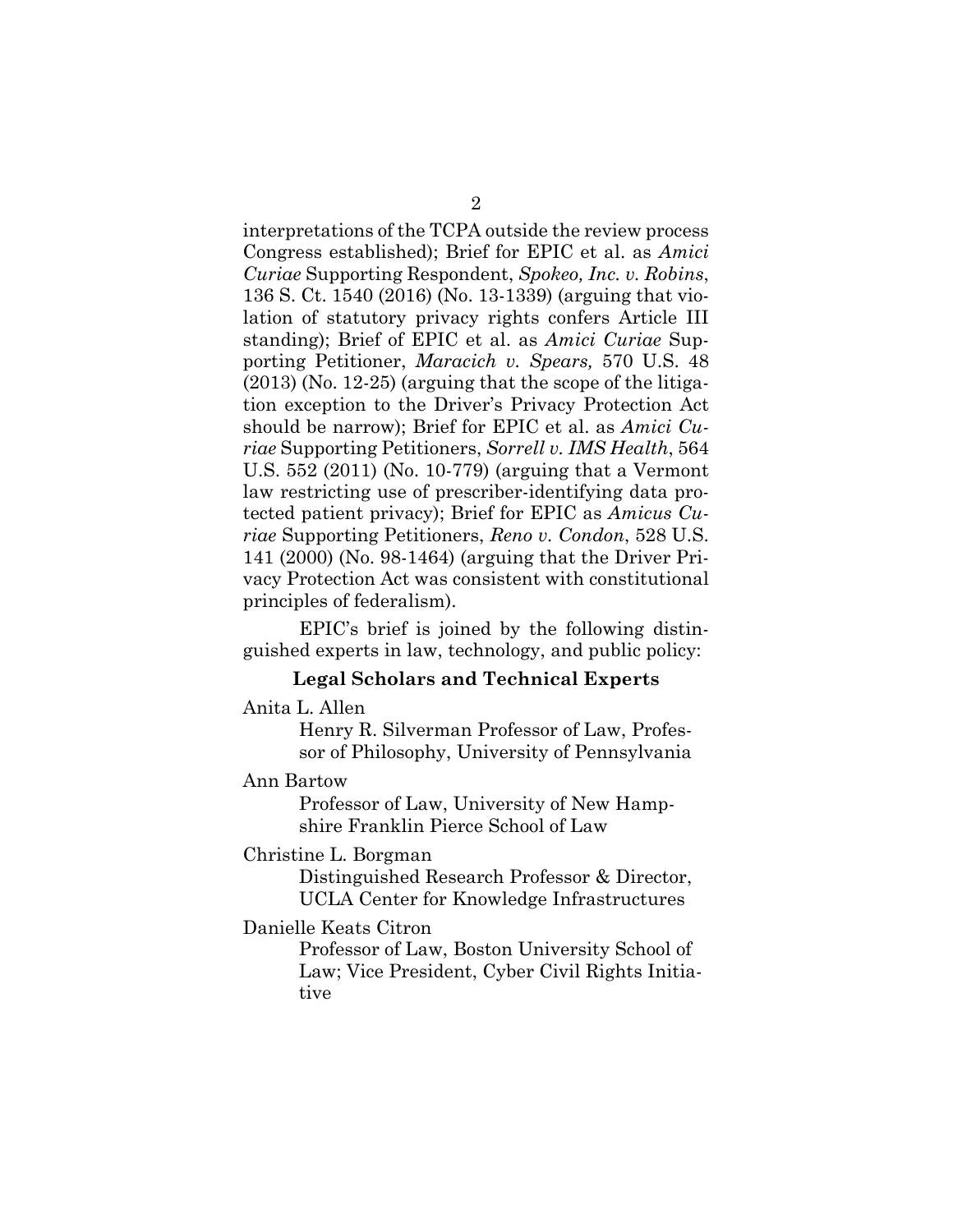Addison Fischer Founder, Verisign Inc. Jerry Kang Distinguished Professor of Law and Asian American Studies, Inaugural Korea Times— *Hankook Ilbo* Endowed Chair, Founding Vice Chancellor of Equity, Diversity, and Inclusion, UCLA Len Kennedy EPIC Scholar-in-Residence Chris Larsen Executive Chairman, Ripple Inc. Harry R. Lewis Gordon McKay Professor of Computer Science, Harvard University Gary T. Marx Professor Emeritus of Sociology, MIT Dr. Pablo Garcia Molina Assistant Vice President, Chief Information Security Officer, Drexel University Rashida Richardson Visiting Scholar, Rutgers Law School Jim Waldo Gordon McKay Professor of Computer Science, Harvard University Christopher Wolf Board Chair, Future of Privacy Forum Shoshana Zuboff Charles Edward Wilson Professor of Business Administration, Emerita, Harvard Business School (Affiliations are for identification only)

3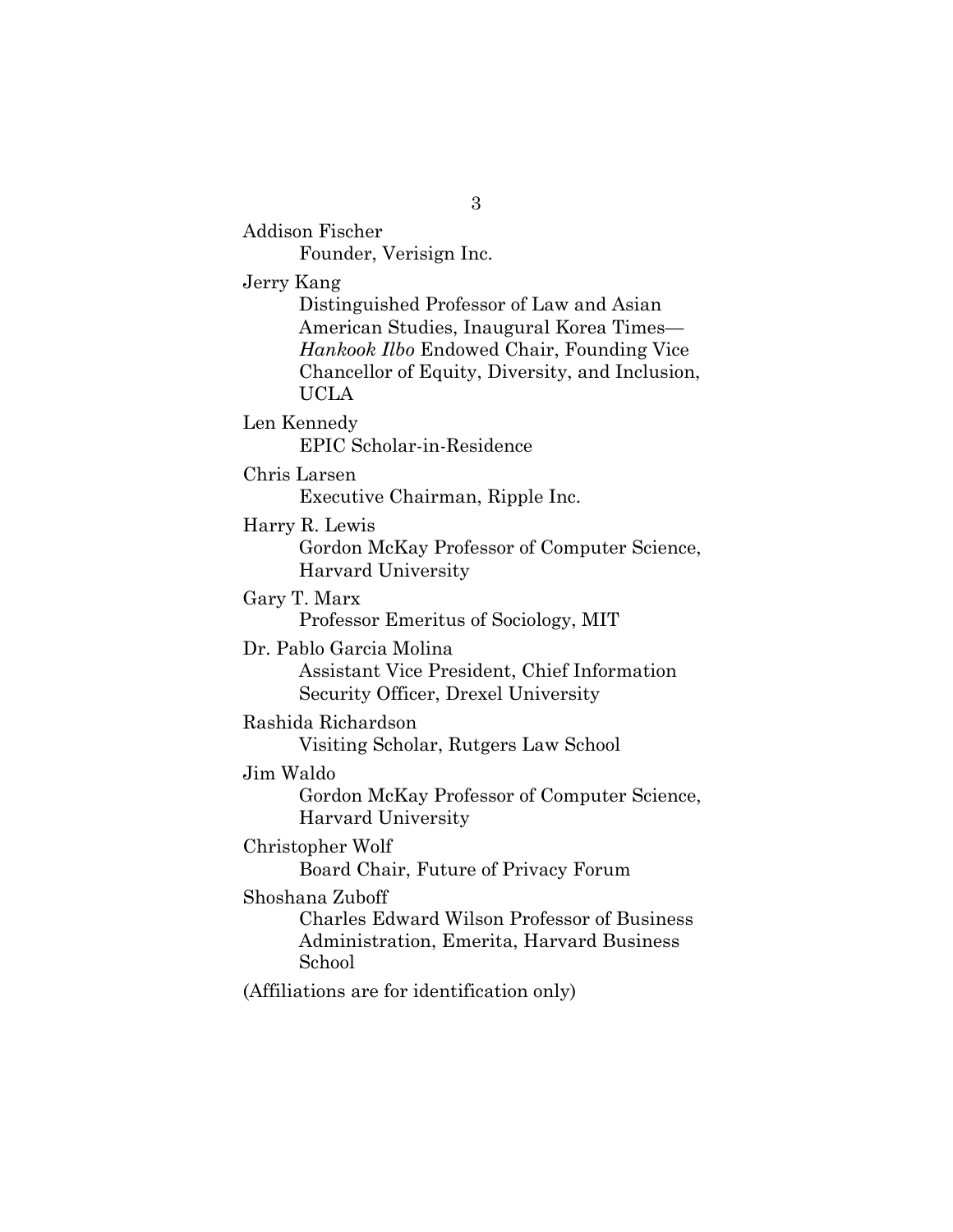### **SUMMARY OF THE ARGUMENT**

The Computer Fraud and Abuse Act ("CFAA"), 18 U.S.C. § 1030, protects the confidentiality, integrity, and security of computer data and networks. As originally enacted in 1984, Section 1030(a)(2) established protections for personal data stored in computer systems described in two of the major privacy statutes of the 1970s, the Right to Financial Privacy Act, 12 U.S.C. §§ 3401 et seq., and the Fair Credit Reporting Act, 15 U.S.C. §§ 1681 et seq. Congress subsequently expanded the scope of the provision to extend data protections to other types of computer systems. But the underlying purpose of Section 1030(a)(2) never changed. Indeed, Congress recognized as it expanded the scope of Section  $1030(a)(2)$  in subsequent amendments the unique threats posed by Government employees exceeding their access privileges to obtain sensitive and confidential information. That is precisely what happened in this case and there is no ambiguity that the CFAA applies here.

It is true, as many of the other *amici* emphasize, that technology has advanced dramatically in the nearly thirty years since the CFAA was enacted. But as the capacity to collect, store, and analyze data has grown exponentially, so have the risks to privacy. Government databases, in particular, now hold vast quantities of some of the most sensitive personal data imaginable. Government computer systems can limit an individual's freedom to travel, can impact their ability to seek employment or credit, can restrict their access to healthcare and other essential benefits, and can even place them under the microscope of a law enforcement inquiry. The potential damage that can be caused by improper access to these systems is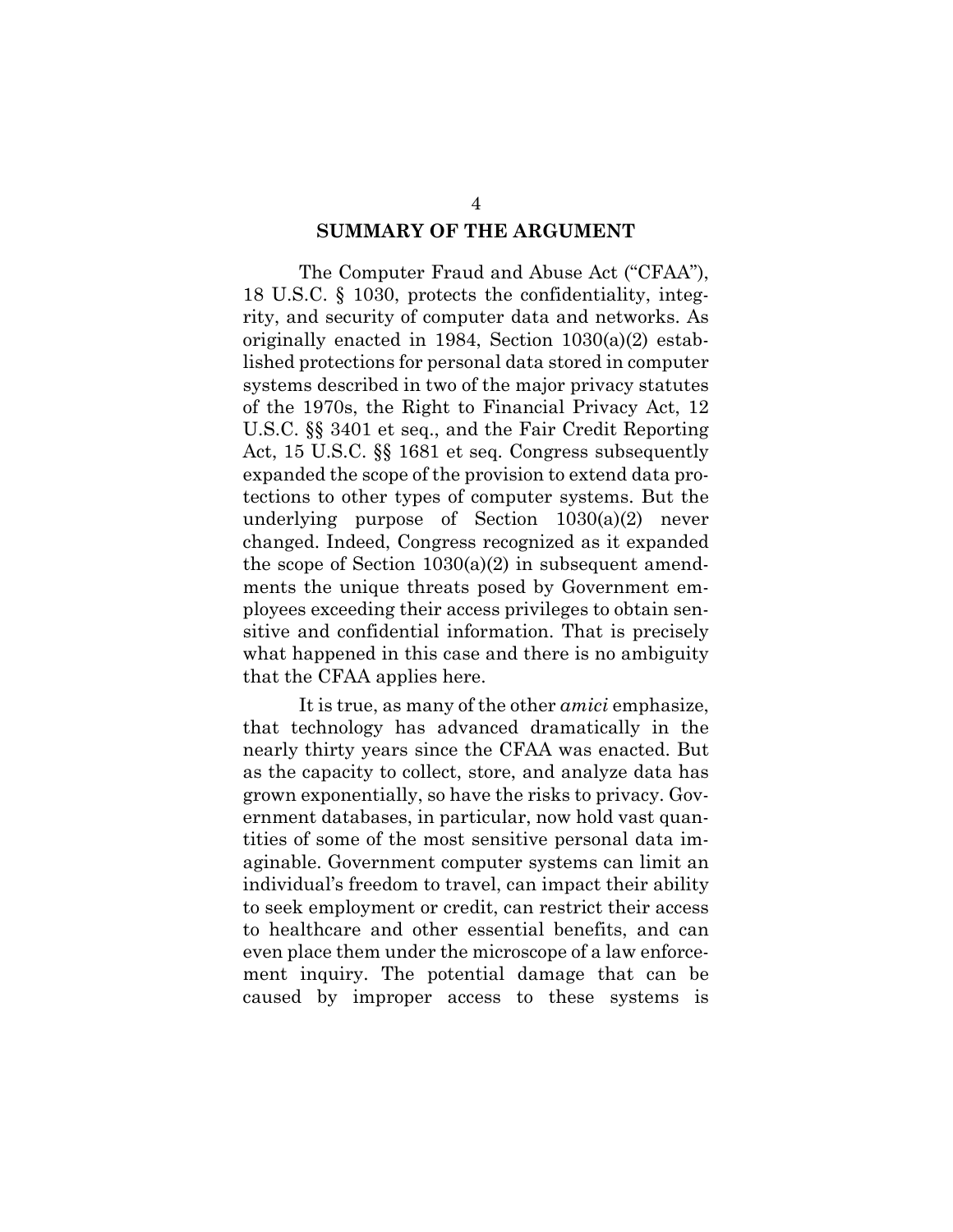immense. We need the CFAA, now more than ever, to be an extra check against abuse by the people entrusted to access sensitive data and systems.

On the other side, many interested *amici* groups and scholars argue that the CFAA should be read "narrowly" in order to avoid expansive liability. But the scenarios that they describe bear no resemblance to this case, and their arguments are based on an arbitrarily limited view of what the law prohibits. There is no basis in the text or history of the CFAA to conclude that the law only applies when individuals circumvent code-based or technical controls on access to protected computers or government systems. Quite the contrary. Code-based restrictions are designed to prevent outsiders from breaking into a system; they do not adequately protect against unauthorized access by insiders who already have some access. The term "exceeds authorized access," which is defined in the statute, clearly refers to the type of insider threat that Congress intended to prohibit. In this case a police officer improperly ran searches of personal information in a criminal database for financial gain. That is a paradigmatic example of an individual exceeding their authorized access to a system and there should be no ambiguity that such actions violate the CFAA.

The case does not require a broad proclamation of how the CFAA applies in the Internet context, nor does it demand a resolution of theoretical cases that have never been charged. And even if the statute does have implications for data scraping, research, and other protected activities, there is still no reason to distinguish between code-based and contract-based access restrictions. Any limiting principle should be tethered to the underlying purpose of Section 1030(a)(2),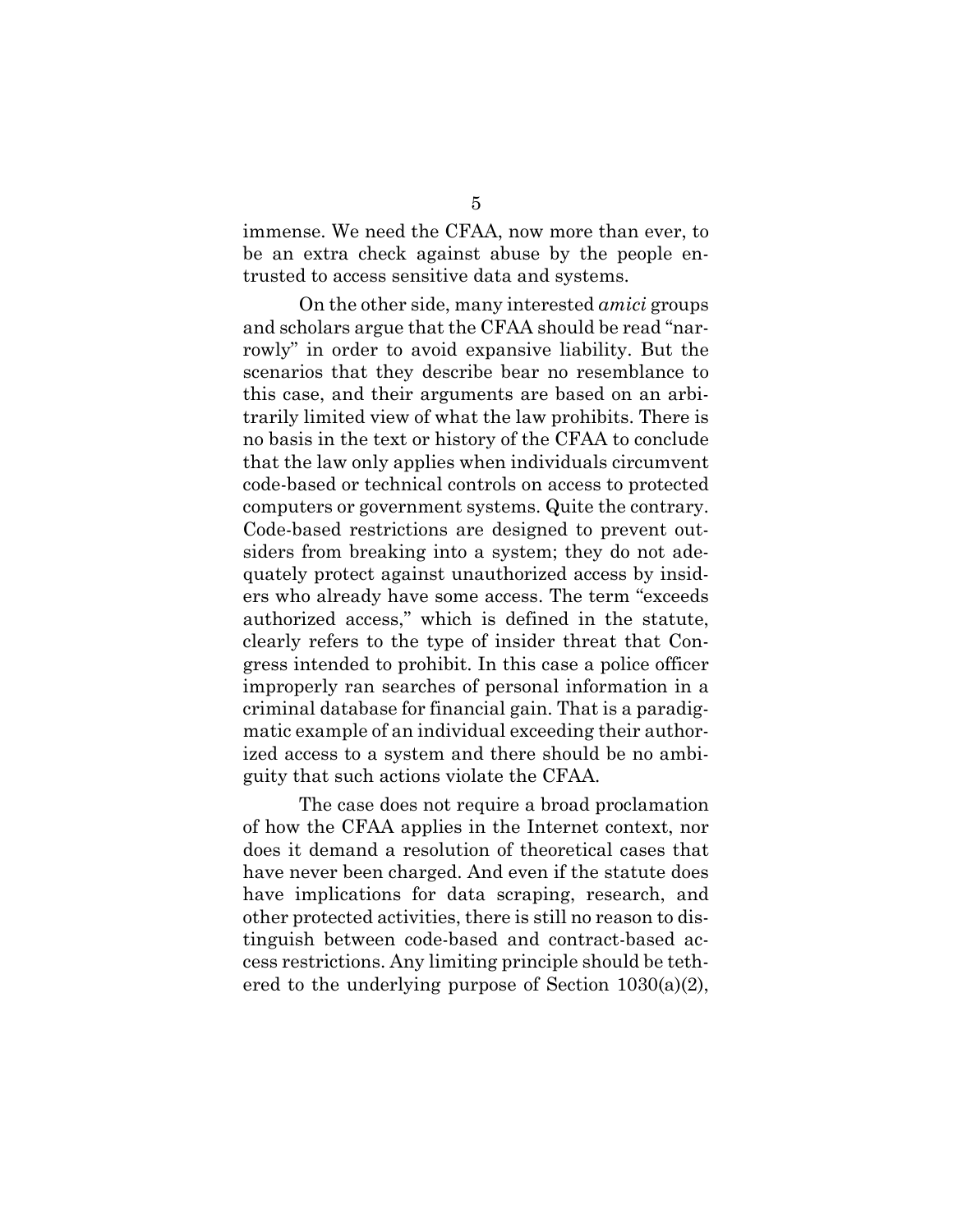to protect sensitive data from exposure and subsequent misuse. To the extent the Court is interested in addressing the enforcement of code-based and contract-based restrictions on the scraping of data from public-facing websites, that issue would be better addressed by granting the pending petition in *LinkedIn v. hiQ Labs*.

### **ARGUMENT**

## **I. The CFAA protects sensitive personal data and should be interpreted consistent with that purpose.**

Congress enacted and subsequently expanded Section  $1030(a)(2)$  of the CFAA to protect personal information stored in recordkeeping systems. The scope of Section  $1030(a)(2)$  should be co-extensive with its data protection purpose. On the one hand, there is no textual, historical, or data protection reason to exclude non-technical access restrictions from the scope of Section  $1030(a)(2)$ . Limiting liability to circumstances where an individual bypasses an authorization gate would effectively eliminate the "exceeds authorized access" prong of the provision and greatly undermine the law's data protection purpose. It is not practical to rely on code-based access restrictions to implement the protections necessary for all modern databases. In many situations a mix of code-based and rule-based access restrictions strike the best balance between privacy and practicality and provide sufficient notice of the applicable standards. On the other hand, it would not serve CFAA's data protection purpose to apply Section  $1030(a)(2)$  to situations where there is no legitimate privacy or confidentiality interest in the data accessed.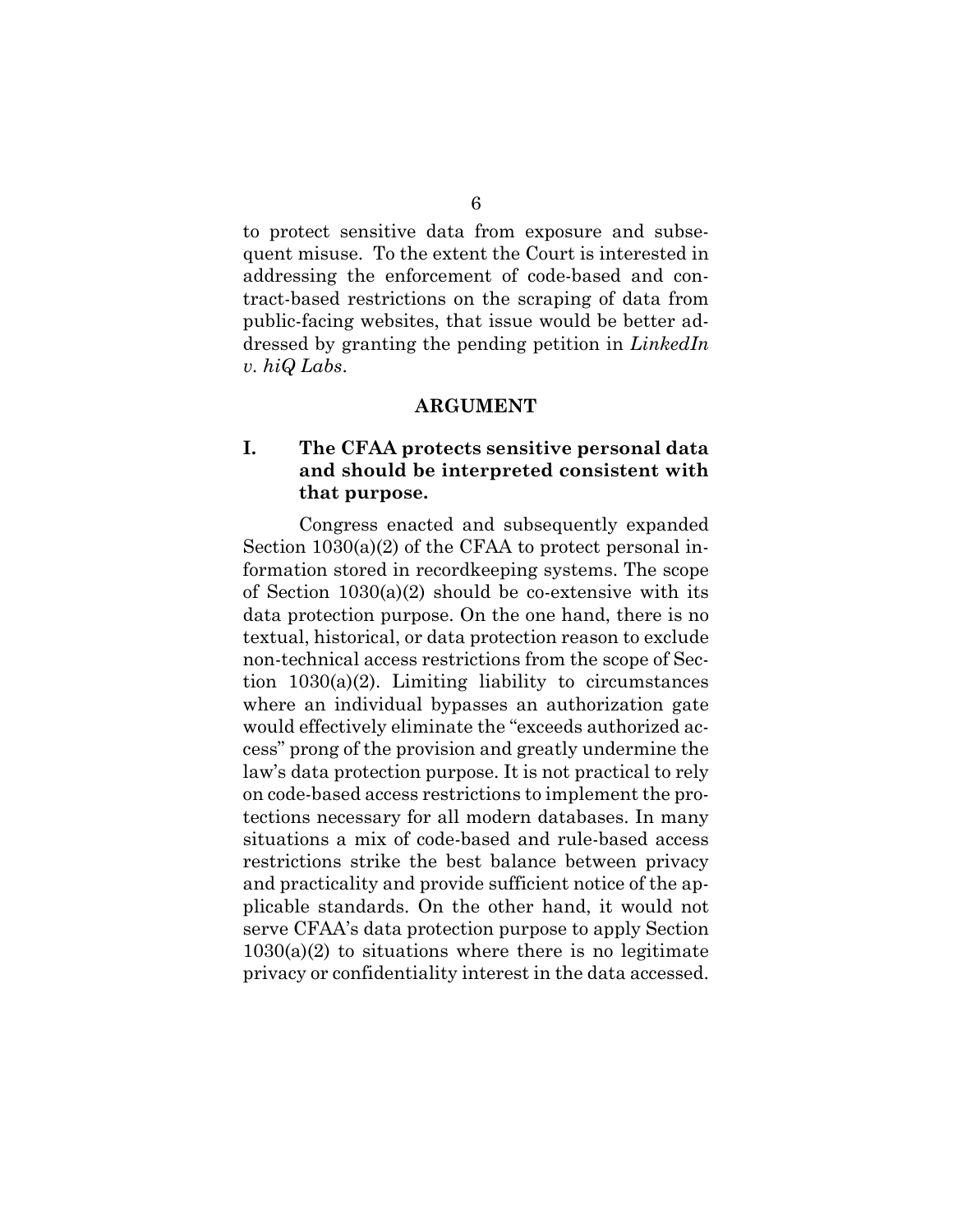## **A. Section 1030(a)(2)(C) was enacted, and later expanded, by Congress to protect sensitive data from both outsider and insider threats.**

The history of Section 1030(a)(2) shows that Congress was concerned with preventing improper access to protected *information*—specifically, *records*  kept by the owner of a computer system*.* The provision was originally enacted to protect from improper access highly sensitive, individually identifiable financial information covered by the Financial Privacy Act and the Fair Credit Reporting Act, two important financial privacy statutes. 18 U.S.C. § 1030(a)(2) (Supp. II 1984); *see also* H.R. Rep. No. 98-894, at 21 (1984). The Financial Privacy Act prohibits the federal government from obtaining customer records collected and stored by a financial institution except under limited circumstances. 12 U.S.C. §§ 3401 et seq. Similarly, the Fair Credit Reporting Act prescribes the circumstances under which records collected and stored by consumer reporting agencies can be obtained. 15 U.S.C. §§ 1681 et seq. Section 1030(a)(2) extended these data privacy rights by prohibiting *anyone* from obtaining the protected information unless authorized.

The 1986 amendments reinforced the data protection purpose of Section 1030(a)(2) and marginally broadened the scope of information protected by the provision. The Senate report noted that the "premise" of the provision was "the protection, for privacy reasons . . . of sensitive and personal financial information." S. Rep. No. 99-432, at 6 (1986). Whereas the Financial Privacy Act had only protected information of customers who were individuals or partnerships with five or fewer partners, the amendments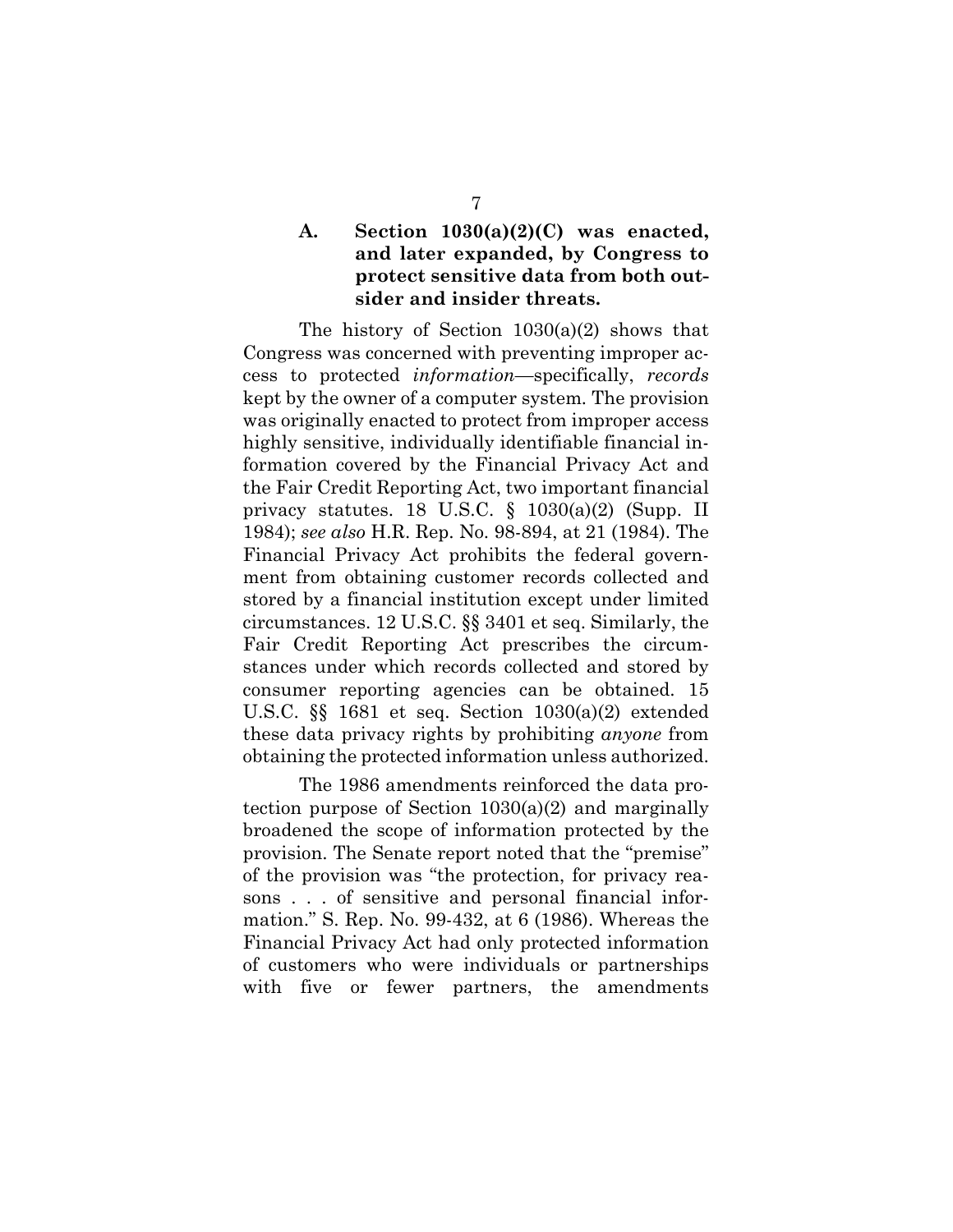"extend[ed] the same privacy protections" to the financial data of all customers. *Ibid*.

The Senate report for the 1996 amendments which led to the broadest expansion of Section 1030(a)(2)—repeatedly stressed that Congress's focus was on protecting sensitive information stored in computerized recordkeeping systems. The report observed that the "privacy protection coverage of the statute"— Section 1030(a)(2)—had "two significant gaps": the statute did not cover "information held on any civilian or State and local government computers" and only prohibited outsiders, not insiders, from obtaining "information held on Federal Government computers." S. Rep. No. 104-357, at 4 (1996). The expansion of Section 1030(a)(2) was meant to "increase protection for the privacy and confidentiality of computer information" by covering insiders who abused their access to obtain information stored on federal computers and those who sought access to information on computers used in interstate commerce. *Id*. at 7.

Some of the other *amici* suggest that the Court should interpret the CFAA's prohibitions to apply only where code-based access restrictions were circumvented. *See, e.g.*, Br. of Professor Orin S. Kerr as *Amicus Curiae* in Support of Petitioner at 7. But this reading would be inconsistent with the text and purpose of the statute. Congress was clear that the law was meant to prohibit malicious access by outsiders ("without authorization") and by insiders ("exceeds authorized access"). *See* S. Rep. No. 104-357, at 6–7. Congress also added or removed liability for insiders through various amendments, so where Congress left "exceeds authorized access" language, it intended to target the conduct of insiders. *See* S. Rep. No. 104-357, at 4, 7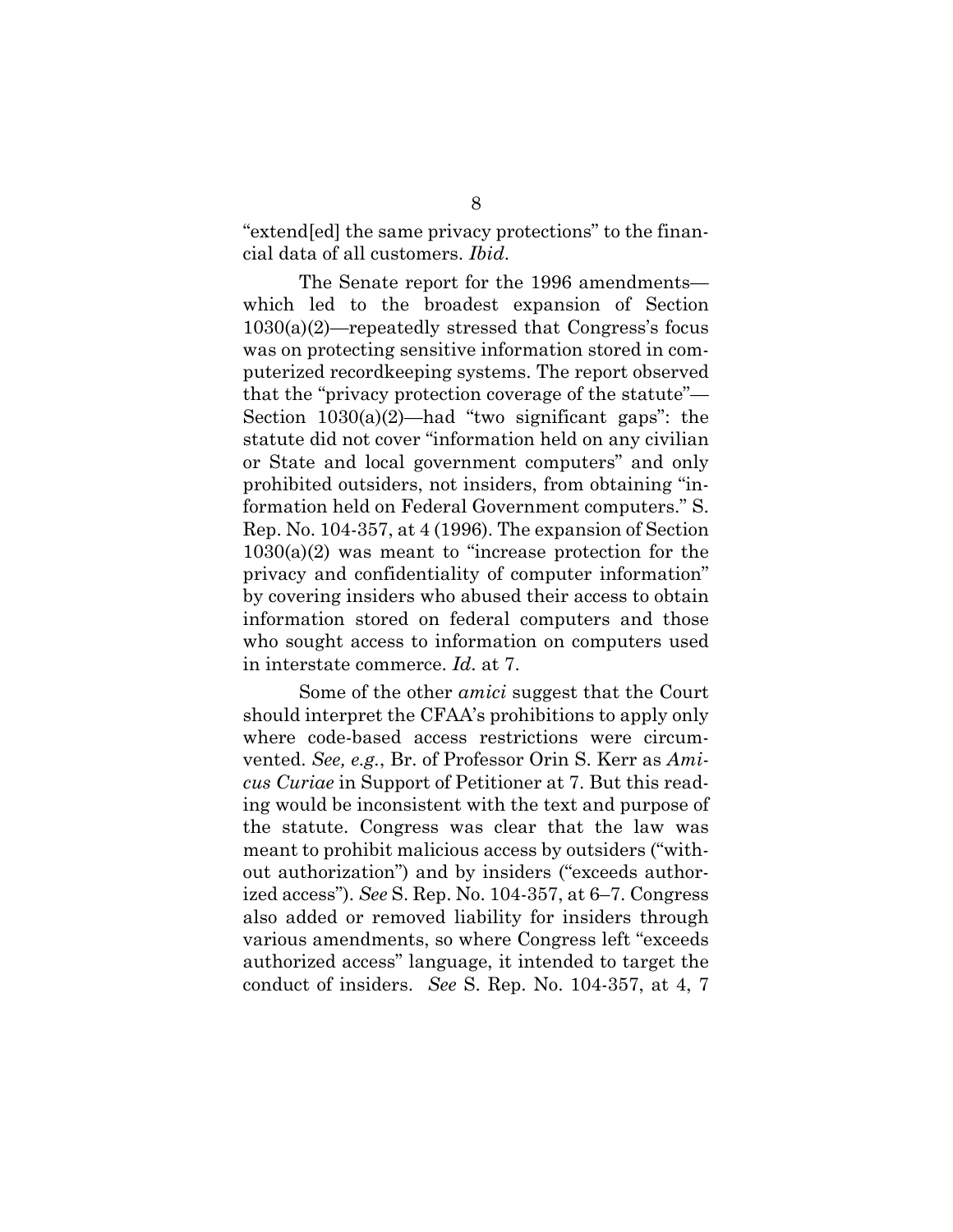(describing the need to prohibit insiders from improperly accessing private data in federal computers); S. Rep. No. 99-432, at 7–8 (removing the "exceeds authorized access" language from the intra-departmental prong of Section 1030(a)(3) to exclude insiders from liability but retaining the language in Section  $1030(a)(2)$ ). Limiting liability to violations of codebased restrictions would read the phrase "exceeds authorized access" out of the statute and make it impossible to punish officials who improperly use their credentials to access sensitive personal data.

## **B. The CFAA's prohibition on exceeding limits on authorization to access personal data is consistent with data protection principles.**

The CFAA's provisions should be interpreted in line with the Fair Information Practices ("FIPs") data protection principles upon which federal data privacy statutes like the Privacy Act, 5 U.S.C. § 552a(e), are based. These principles call for restrictions on the purpose for which personal information may be collected and limitations on subsequent uses. U.S. Dep't of Health, Education, & Welfare, *Records, Computers and the Rights of Citizens* (1973) [hereinafter HEW Report];<sup>2</sup> *see also, e.g.,* 5 U.S.C. § 552a(b) ("Conditions of Disclosure"); 47 U.S.C. § 551(c) ("Protection of subscriber privacy – Disclosure of personally identifiable information"). Section  $1030(a)(2)(C)$  clearly prohibits access that exceeds the authorized purpose and is in line with the FIPs and other standards that were developed in parallel to the CFAA. These prohibitions

<sup>2</sup> https://aspe.hhs.gov/report/records-computers-and-rightscitizens.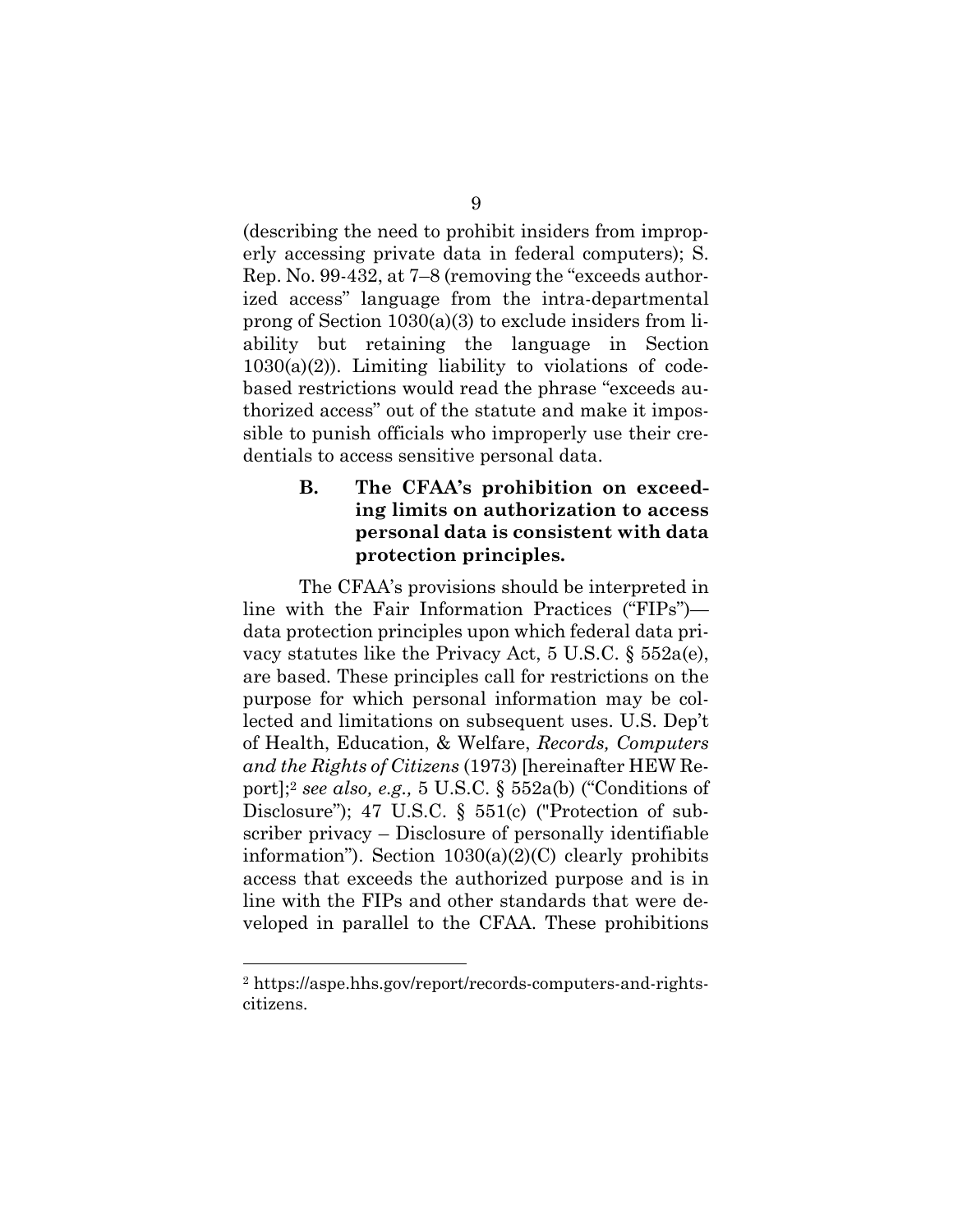are necessary to enforce data protection principles because it is often impossible or impractical to create a code-based barrier that can enforce purpose specifications. The proposed interpretations offered by Petitioner and his *amici* would undermine a key data protection aim of the statute.

In 1973, a report by the Department of Health, Education, and Welfare (the "HEW Report"), first articulated the FIPs and recognized that access restrictions were key to preventing data misuse. The report described threats from both outsiders who obtained "unauthorized access" to records and insiders who used "authorized access for unauthorized purposes." HEW Report. The authors of the report were primarily concerned about the latter because "most leakage of data" from systems containing personally identifiable information appeared "to result from improper actions of employees either bribed to obtain information, or supplying it to outsiders under a 'buddy system' arrangement." *Ibid*. To help "detect improper dissemination of personal data," the authors of the report recommended that organizations "maintain a complete and accurate record of every access to and use made of any data in the system, including the identity of all persons and organizations to which access has been given." *Ibid*.

The original language of Section 1030(a)(2) mirrored the HEW Report and explicitly prohibited insiders from using their authorization to access information for some purposes to obtain data "for purposes to which such authorization does not extend." 18 U.S.C. 1030(a)(2) (Supp. II 1984). The House report contrasted this unauthorized purpose access with access "for a legitimate business purpose." H.R. Rep. No.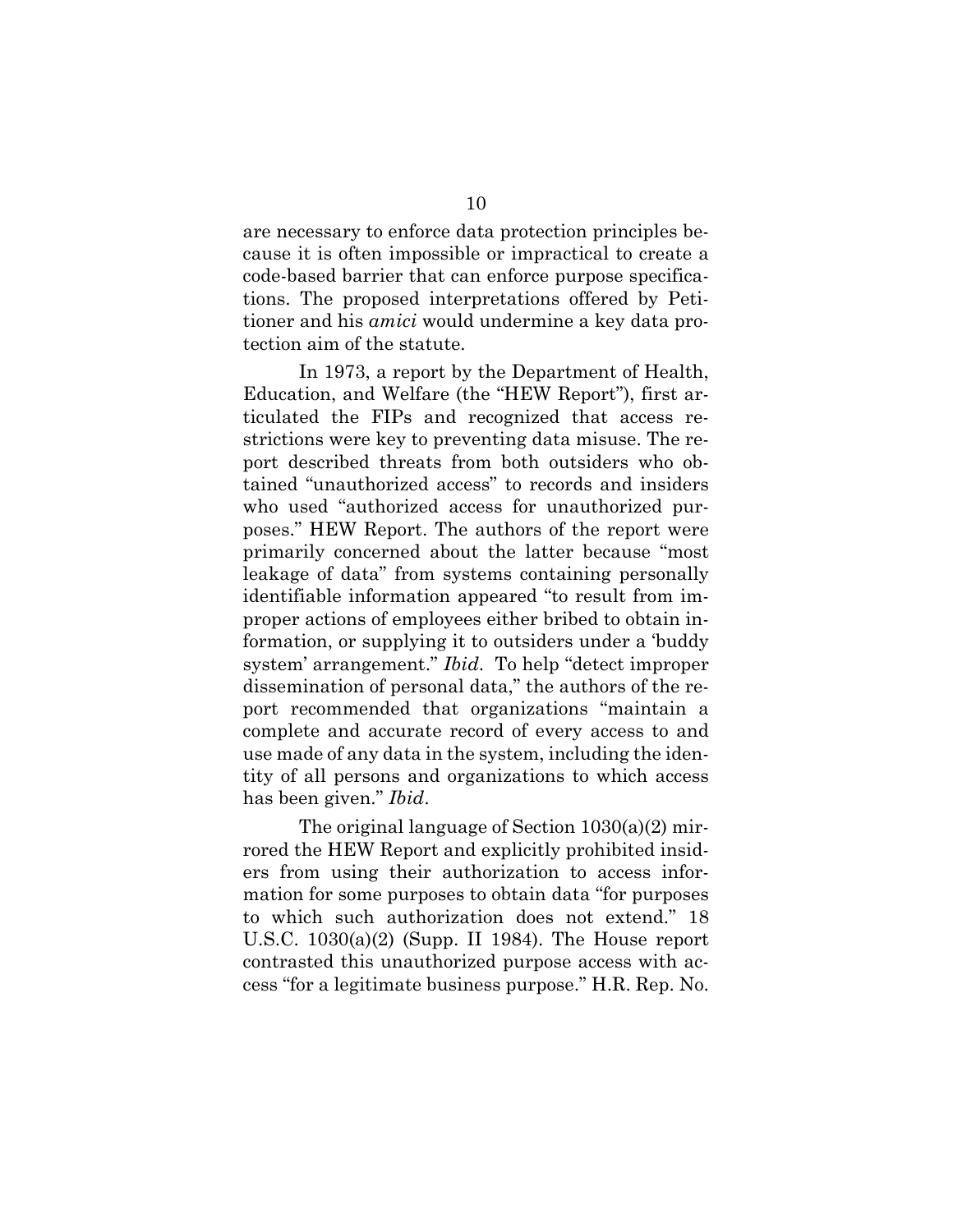98-894, at 21. Congress replaced the "cumbersome" purpose language with the "exceeds authorized access" phrase not to change the underlying aim of the statute but to "simplify the language" of the provision. S. Rep. No. 99-432, at 9.

Almost every state legislature has also recognized that employees who access and use data for improper purposes breach the security of their computer systems. The data breach statutes of the District of Columbia and every U.S. state except Connecticut and Mississippi contain an exemption for the "good-faith acquisition of personal information" by an employee provided that the information is obtained for the purpose of the employer or not used for an improper purpose. *See* Ala. Code § 8-38-2; Alaska Stat. § 45.48.050; Ariz. Rev. Stat. § 18-551(1)(b); Ark. Code Ann. § 4-110- 103(1)(B); Cal. Civ. Code § 1798.82(d)(3)(g); Colo. Rev. Stat. § 6-1-716(1)(h); Del. Code Ann. tit. 6 § 12B-101(1)(a); D.C. Code § 28-3851(1)(B)(i); Fla. Stat. § 501.171(1)(a); Ga. Code Ann. § 10-1-911(1); Haw. Rev. Stat. § 487N-1; Idaho Code § 28-51-104(2); 815 ILCS 530/5; Ind. Code § 24-4.9-2-2(b)(1); Iowa Code § 715C.1; Kan. Stat. Ann. § 50-7a01(h); Ky. Rev. Stat. Ann. § 365.732(1)(a); La. Stat. Ann. § 51:3073(2); Me. Stat. tit. 10, § 1347(1); Md. Code Ann., Com. Law § 14- 3504(a)(2); Mass. Gen. Laws ch. 93H, § 1(a); Mich. Comp. Laws § 445.63(b); Minn. Stat. § 325E.61(d); Mo. Rev. Stat. § 407.1500(1); Mont. Code Ann. 30-14- 1704(4)(a); Neb. Rev. Stat. § 87-802(1); Nev. Rev. Stat. § 603A.020; N.H. Rev. Stat. Ann. § 359-C:19(V); N.J. Stat. Ann. § 56:8-161; N.M. Stat. Ann. § 57-12C-2(D); N.Y. Gen. Bus. Law § 899-aa(c); N.C. Gen. Stat. § 75- 61(14); N.D. Cent. Code § 51-30-01(1); Ohio Rev. Code Ann. § 1349.19(A)(1)(b); Okla. Stat. tit. 24, § 162(1); 73 Pa. Stat. § 2302; 11 R.I. Gen. Laws § 11-49.3.3(a)(1);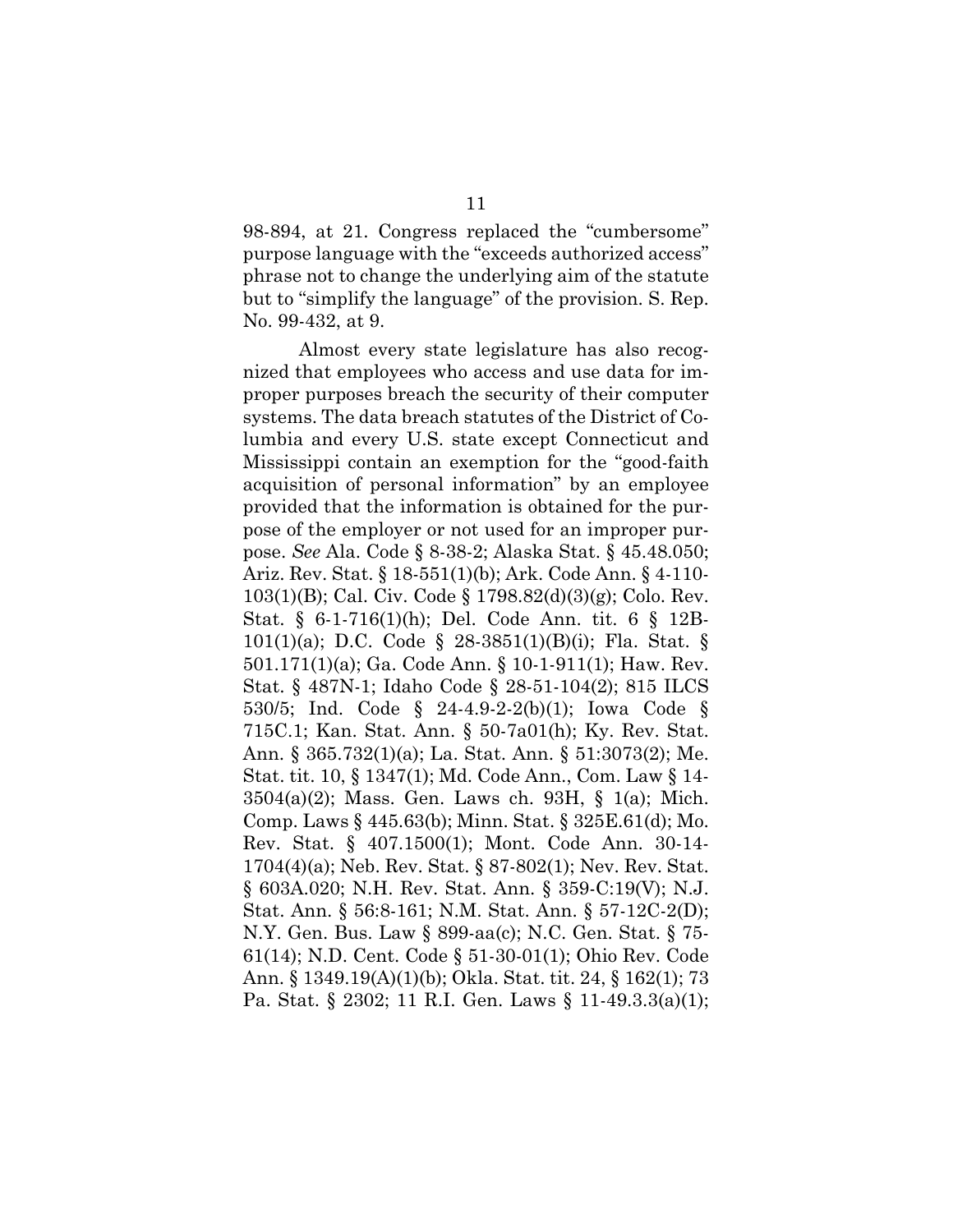S.C. Code Ann. § 39-1-90(D)(1); S.D. Codified Laws § 22-40-19(1); Tenn. Code Ann. § 47-18-2107(1)(B); Tex. Bus. & Com. Code § 521.053(a); Utah Code Ann. § 13- 44-102(1)(b); Vt. Stat. Ann. tit. 9, § 2430(12)(B); Va. Code Ann. § 18.2-186.6(A); Wash. Rev. Code § 19.255.005(4); W. Va. Code § 46A-2A-101(1); Wis. Stat. § 134.98(2); Wyo. Stat. Ann. § 40-12-501(a)(i). The existence of these exemptions indicates that employees who access information for an improper purpose breach the security of the system.

A recent example of Twitter employees who accessed private Twitter user data in violation of Twitter policies illustrates the urgent need to deter insiders from improperly accessing personal information held by their employers. In 2015, two Twitter employees allegedly accessed over 6,000 user accounts and relayed personal information about several anonymous and pseudonymous Saudi dissident accounts, including email addresses, phone numbers, and IP addresses, to the Saudi government. Ryan Gallagher, *Spies in Silicon Valley: Twitter Breach Tied to Saudi Dissident Arrests*, Bloomberg (Aug. 19, 2020).<sup>3</sup> At least five of the Saudi Twitter users were subsequently arrested by the Saudi government. *Id.* At least one of the Twitter employees may have had credentials that allowed them to access the user data, but because of his role in the company, he had "no legitimate business purpose" for accessing the accounts. Complaint at ¶ 63, *United States v. Abouammo, et al.,* No. 3:19-71824 (N.D. Cal. filed Nov. 5, 2019). Twitter's Playbook policies for employees prohibited employees from accessing users'

<sup>3</sup> https://www.bloomberg.com/news/articles/2020-08- 19/twitter-security-breach-blamed-for-saudi-dissident-arrests.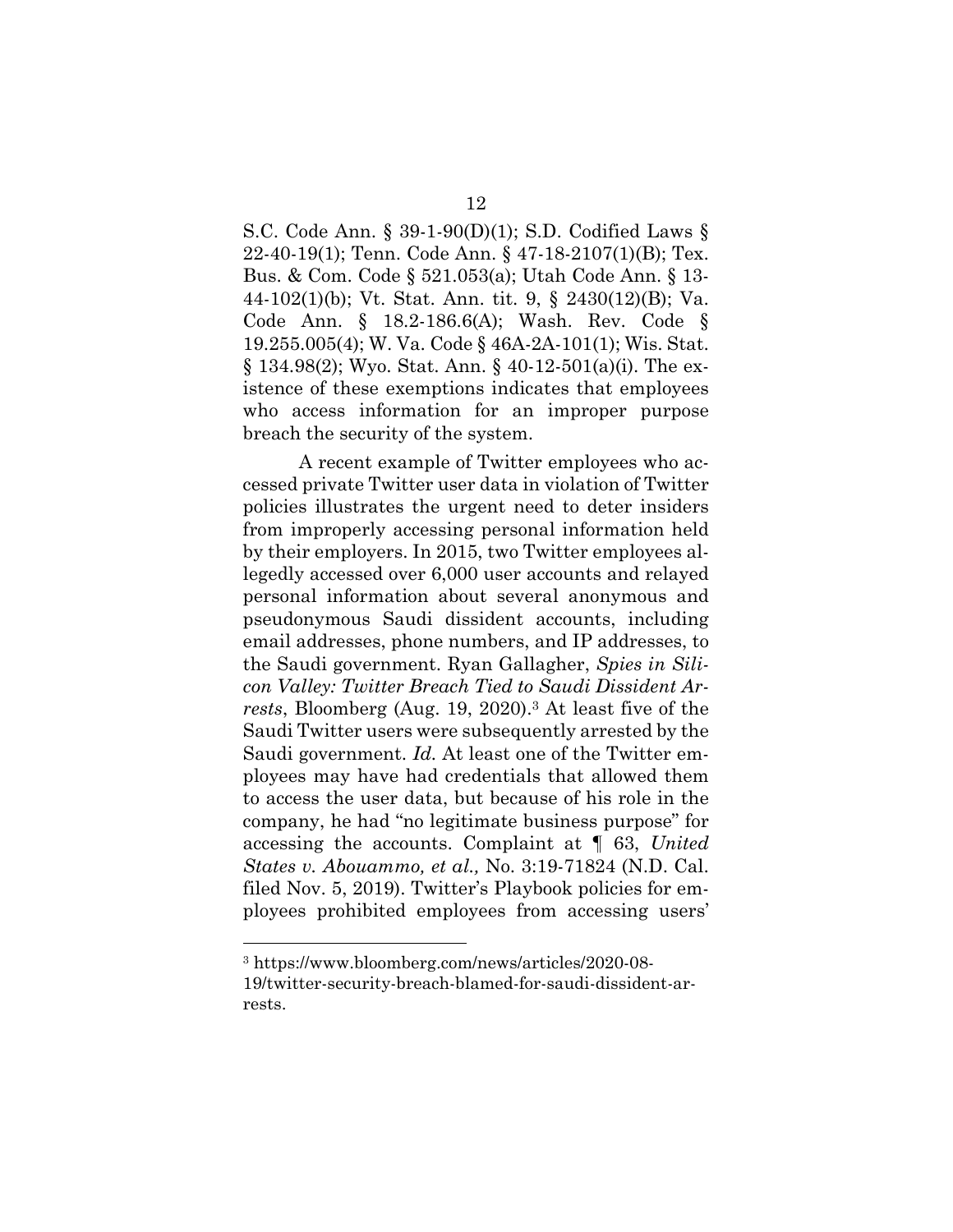private data unless required by their job duties. *Id.* at ¶ 23.

Authorization gates and other code-based restrictions could not prevent this type of misuse because employees and other "insiders" do require access to data for legitimate purposes. Under the Petitioner's proposed interpretation of the CFAA, for example, the state of Georgia would need to create a new access credential each time a law enforcement officer needed to run a license plate through the GSIS database and individually vet each request based on the officer's stated purpose for accessing the record. The administrative costs would be astronomical. In circumstances where employees need routine access to a database, it is far more practical and economical to enforce an access policy, formally train officers on the limits of proper use, and track the records accessed, than micromanage each access attempt.

## **II. The CFAA is an important tool to enforce restrictions on access to personal information stored in government databases.**

Government employees have access to vast troves of highly sensitive personal information stored in government databases. The employees may require access to this information to perform their job duties. But government employees have a responsibility not to use their access credentials to view the information for purposes outside the scope of their duties. Improper access is a well-documented problem, particularly among law enforcement officers who have access to databases that contain the personal records of millions of Americans nationwide. Administrative penalties are often not a sufficient deterrent to this sort of abuse. Prosecution under the CFAA and other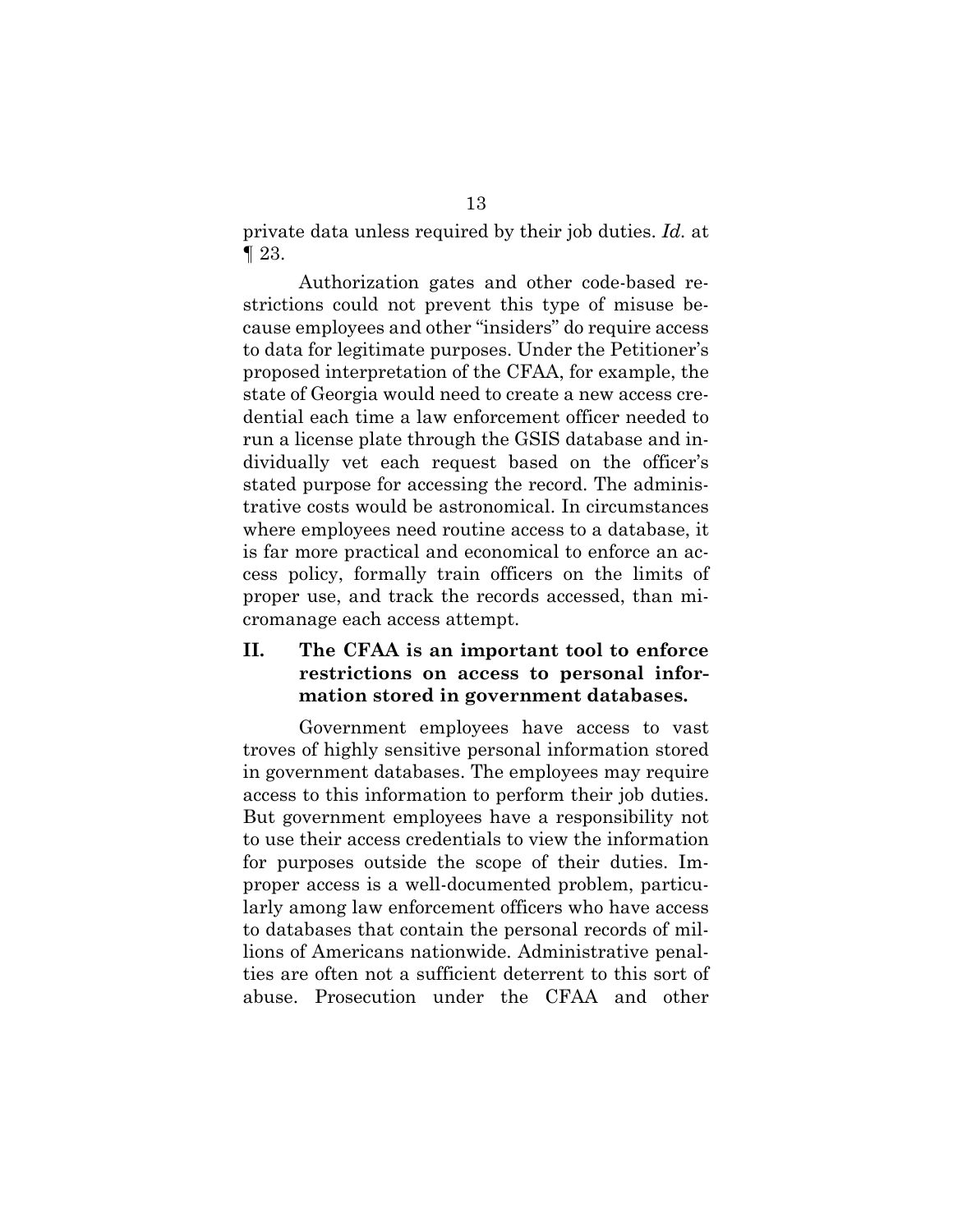computer crimes statutes is thus an important tool to deter insider threats and protect personal data.

Government databases store highly sensitive personal information. For example, the Department of Homeland Security maintains several databases that hold individuals' names, Social Security numbers, dates of birth, addresses, telephone numbers, citizenship information, gender, occupation, driver's license information, credit card numbers, travel itineraries, and criminal histories. U.S. Dep't of Homeland Security, *U.S. Customs and Border Protection Passenger Name Record (PNR) Privacy Policy* 3–4 (Sep. 13, 2019);<sup>4</sup> U.S. Dep't of Homeland Security, Privacy Impact Assessment for the Citizenship and Immigration Data Repository 10–12 (Jan. 3, 2017);<sup>5</sup> U.S. Dep't of Homeland Security, *Privacy Impact Assessment for the TECS System: CBP Primary and Secondary Processing* 8 (Dec. 22, 2010).<sup>6</sup> The State Department's Consular Consolidated Database, which is the centralized database for U.S. visa and passport services, contains the names, birthdates, Social Security numbers, nationality, medical information, passport information, arrests and convictions, and family information for all U.S. passport and visa holders. U.S. Dep't of State, *Privacy Impact Assessment*: *Consular* 

<sup>4</sup> https://www.cbp.gov/sites/default/files/assets/documents/2020-May/PNR-Privacy-Policy-%28508-Compliant%29.pdf.

<sup>5</sup> https://www.dhs.gov/sites/default/files/publications/privacy-pia-031-a-uscis-cidr-may2017.pdf.

<sup>6</sup> https://www.dhs.gov/sites/default/files/publications/privacy-pia-cbp-tecs-december2010\_0.pdf.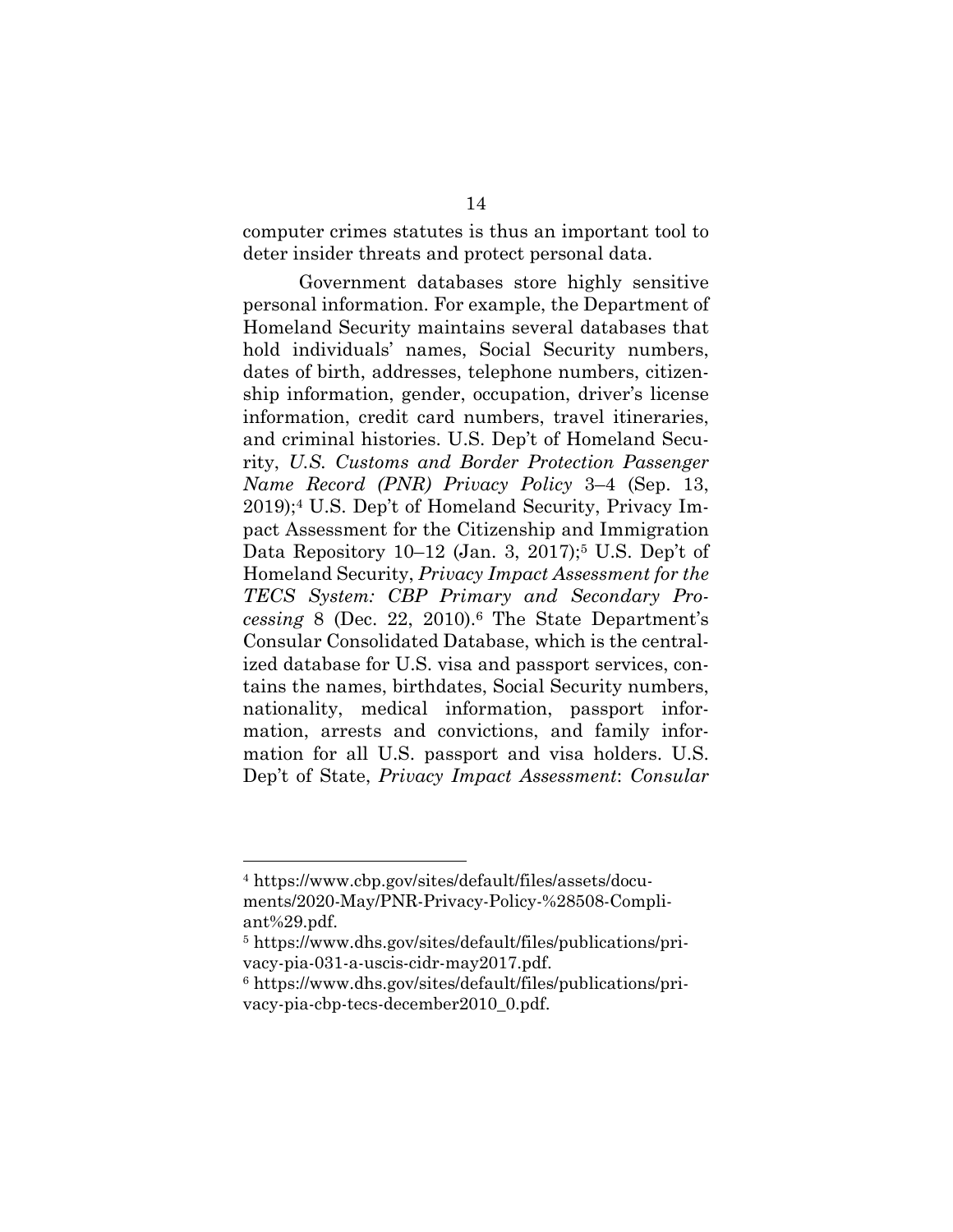*Consolidated Database* 3 (Oct. 2018).<sup>7</sup> The Department of Housing and Urban Development also stores names, Social Security numbers, dates of birth, addresses, ethnicity, gender, spousal information, number of children, income, employment history, and disability information in its Tenant Rental Assistance Certification System to confirm tenant eligibility for HUD services. U.S. Dep't of Housing & Urban Development, *Tenant Rental Assistance Certification System Privacy Impact Assessment* 8 (Apr. 2009).<sup>8</sup> The Farm Service Agency's Direct Loan System at the Department of Agriculture stores many of the same types of information protected by the very first enactment of Section 1030(a)(2) , including names, Social Security numbers, financial information, farm production information, assets, and liabilities. U.S. Dep't of Agriculture, *Privacy Impact Assessment Direct Loan System* 3 (June 30, 2009).<sup>9</sup> Similarly, the Department of Education collects the personal and financial information for millions of students and their parents every year through the Free Applications for Federal Student Aid ("FAFSA") system. U.S. Dep't of Education, *Privacy Impact Assessment for FAFSA on the Web* 2–3 (July 7, 2008).<sup>10</sup> The National Institute of Health's Clinical Research Information System contains sensitive health data, including names, Social Security numbers, medical notes, height, weight, medications administered, and services provided. U.S. Dep't of Health & Human

<sup>7</sup> https://www.state.gov/wp-content/uploads/2019/05/Consular-Consolidated-Database-CCD.pdf.

<sup>8</sup> https://www.hud.gov/sites/documents/DOC\_15042.PDF.

<sup>9</sup> https://www.usda.gov/sites/default/files/docu-

ments/FSA\_Direct\_Loan\_System\_(DLS)\_PIA.pdf.

<sup>10</sup> https://www2.ed.gov/notices/pia/fafsa.pdf.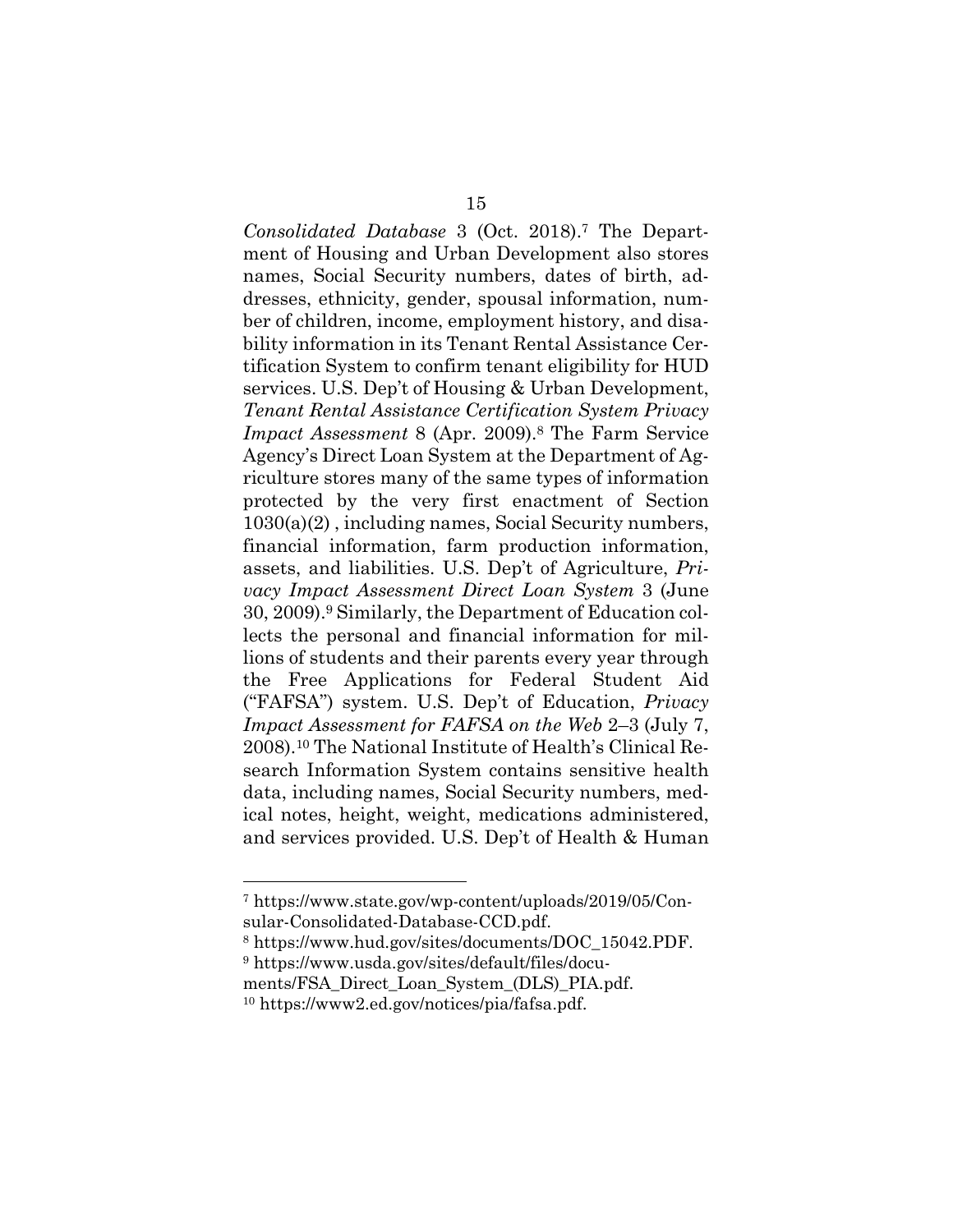## Servs., *Privacy Impact Assessment: Clinical Research Information System* 2 (Sep. 26, 2016).<sup>11</sup> State and local agencies store similar data.

Government databases increasingly store some of the most sensitive personal information, including biometric data such as fingerprints, facial recognition templates, and DNA profiles. *See, e.g.,* U.S. Dep't of State, *Privacy Impact Assessment*: *Integrated Biometric System* 1–2 (2018) (storing biometrics for facial recognition);<sup>12</sup> Fed. Bureau of Investigation, *Privacy Impact Assessment for the Next Generation Identification (NGI) Palm Print and Latent Fingerprint Files* (Jan. 20, 2015) (storing palm prints and fingerprints);<sup>13</sup> Fed. Bureau of Investigation, *Privacy Impact Assessment National DNA Index System (NDIS)* (Feb. 24, 2004) (storing DNA profiles).<sup>14</sup> Those who improperly access biometric data can create fraudulent copies of the biometric traits to mislead a biometric sensor or identify their biometric doppelganger—someone who shares enough biometric traits to trick a biometric sensor. Nat'l Res. Council, Nat'l Academies, *Biometric Recognition* 50 (Joseph N. Pato & Lynette I. Millett eds. 2010). Because biometrics are becoming a routine method of authentication, the individual can then use the biometric data to access even more sensitive personal information through a biometric authentication

<sup>11</sup> https://www.hhs.gov/sites/default/files/nih-clinical-research-information-system.pdf.

<sup>12</sup> https://www.state.gov/wp-content/uploads/2019/05/Consular-Consolidated-Database-CCD.pdf.

<sup>13</sup> https://www.fbi.gov/services/information-management/foipa/privacy-impact-assessments/next-generationidentification-palm-print-and-latent-fingerprint-files. 14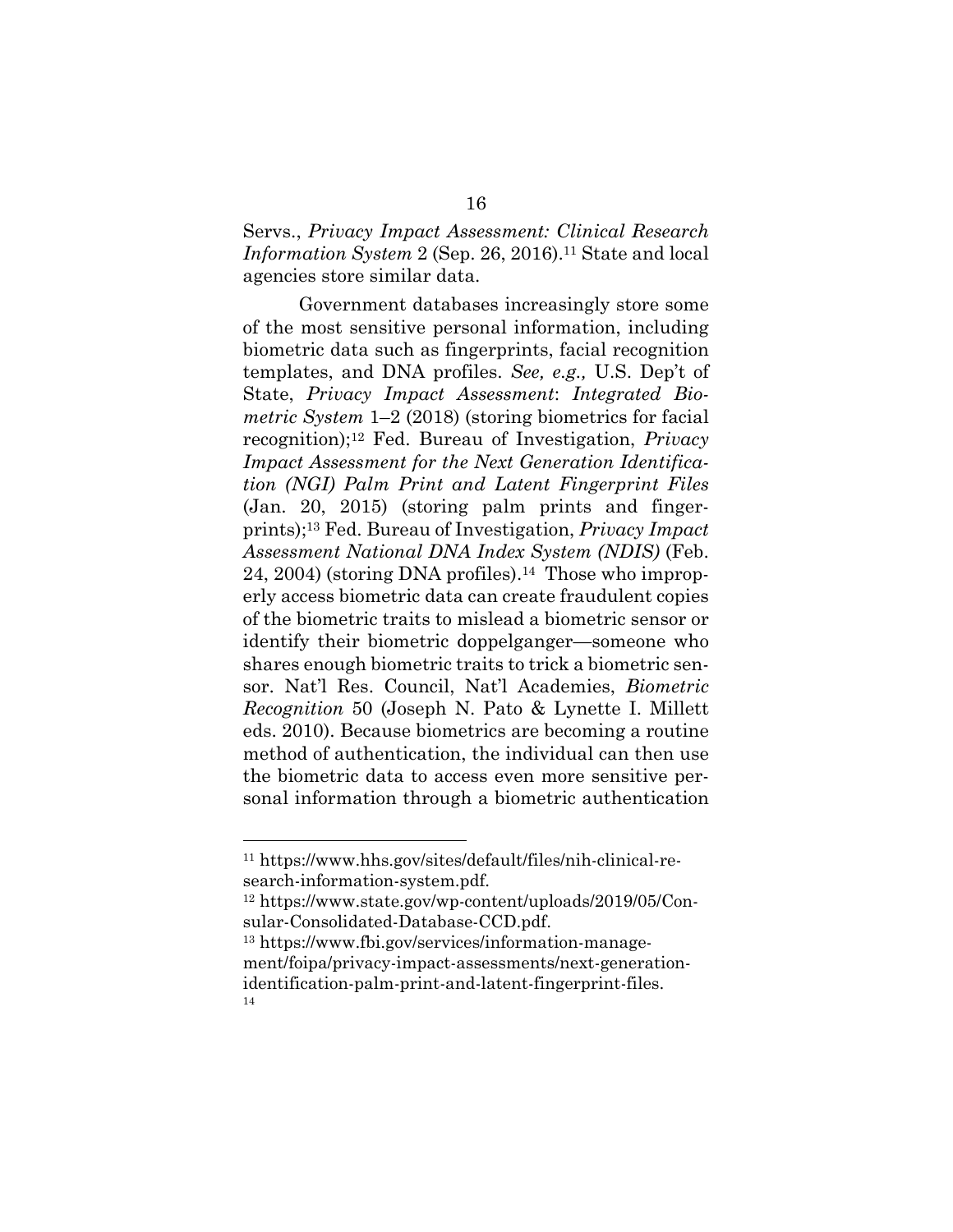gate. Such is the constant fear of the 5.6 million individuals whose fingerprints were stolen in the Office of Personnel Management's massive 2015 data breach. U.S. Off. of Personnel Mgmt., *Cybersecurity Incidents*   $(2020).15$ 

Law enforcement officers have access to particularly extensive databases of sensitive personal information. The National Crime Information Center ("NCIC") is one such information clearinghouse maintained by the FBI and accessible to "virtually every criminal justice agency nationwide." Fed. Bureau of Investigation, *National Crime Information Center (NCIC)* (2020).<sup>16</sup> The persons files in the NCIC store information such as individuals' names, gender, race, Social Security number, driver's license and license plate numbers along with issuing state, passport information, email addresses and other internet identifiers, fingerprint data, photographs, physical and medical characteristics, and other descriptive information. Fed. Bureau of Investigation, *Privacy Impact Assessment for the National Crime Information Center (NCIC)* 3 (Mar. 12, 2019).<sup>17</sup> Access to the database is only authorized for specific law enforcement purposes such as apprehending fugitives, solving crimes, and locating missing persons. *Id*. at 2.

Yet a report by the Associated Press found many instances of inappropriate access by police to NCIC and other law enforcement databases Sadie Gurman, *AP: Across U.S., Police Officers Abuse Confidential* 

<sup>15</sup> https://www.opm.gov/cybersecurity/cybersecurity-incidents.

<sup>16</sup> https://www.fbi.gov/services/cjis/ncic.

<sup>17</sup> https://www.fbi.gov/file-repository/pia-ncic.pdf/view.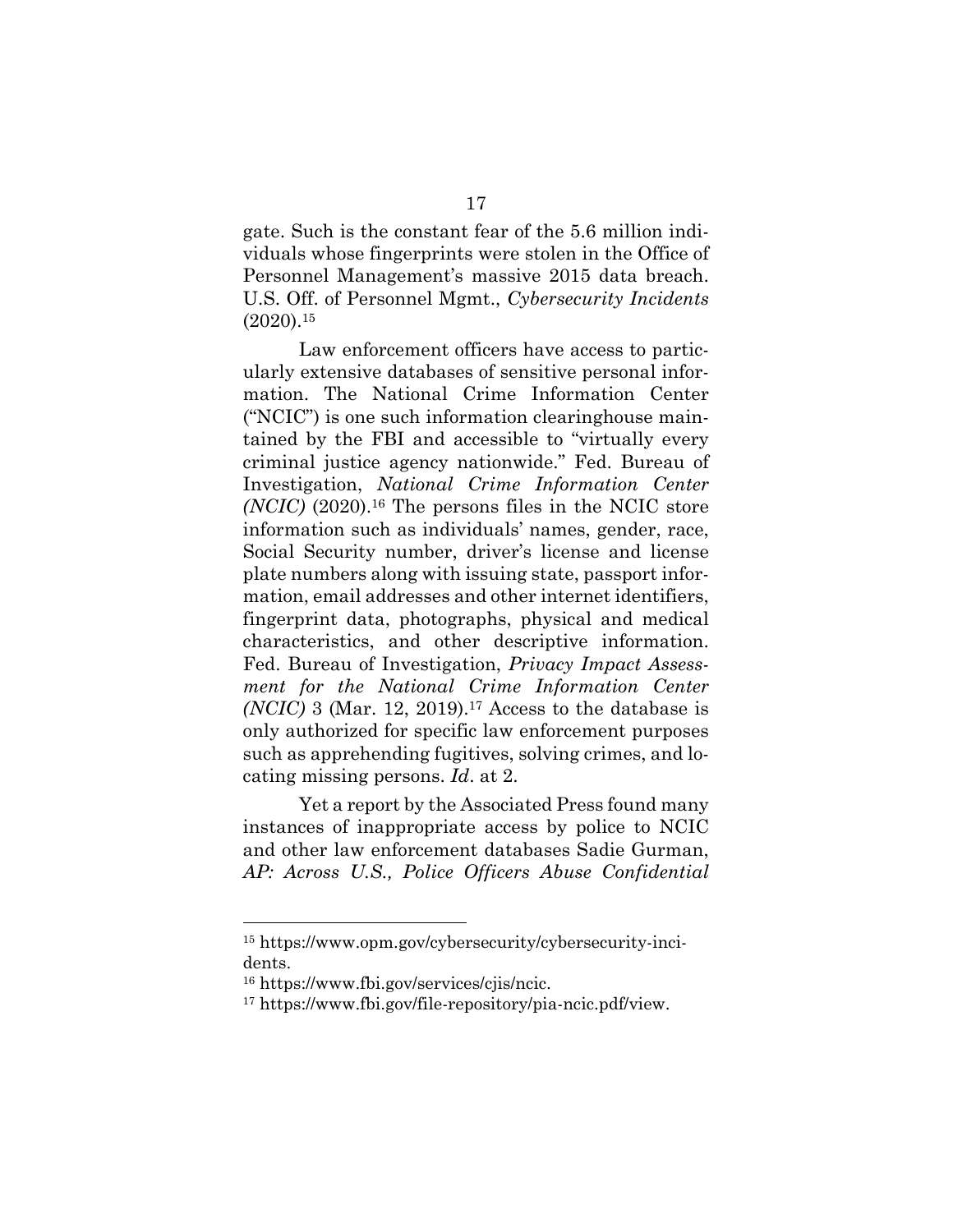*Databases,* AP (Sep. 28, 2016).<sup>18</sup> The AP collected records on hundreds of instances across the country where police improperly accessed personal information in law enforcement databases over a two-year period. *Ibid*. The AP noted that record keeping inconsistencies made it "impossible to know how many violations occur" and called its tally "unquestionably an undercount." *Ibid.* The incidents documented included police who accessed personal information for the purpose of stalking an ex-girlfriend, running checks on a journalist who ran unflattering stories about the department, and looking up the phone numbers or home addresses of romantic interests. *Ibid*. The report noted that "officers are only occasionally prosecuted, and rarely at the federal level" due to the unsettled interpretation of the CFAA. *Ibid.*

Other investigations have revealed further information about the problem at the state and local level. In California, for instance, more than 1,000 law enforcement officers were found to have improperly accessed the California Law Enforcement Telecommunications System ("CLETS") in the last decade. Sam Stanton et al., *More than 1,000 California Police Accessed Background Check Database for Personal Use*, Sacramento Bee (Nov. 14, 2019).<sup>19</sup> Some of those prosecuted included an officer who ran background and DMV checks on tenants renting his girlfriend's apartments; another who accessed information on a romantic rival and then drove out to key her car; and yet another who accessed information about two people involved in a lawsuit against him and then issued them

<sup>18</sup> https://apnews.com/699236946e3140659fff8a2362e16f43. <sup>19</sup> https://www.sacbee.com/news/investigations/article237091029.html.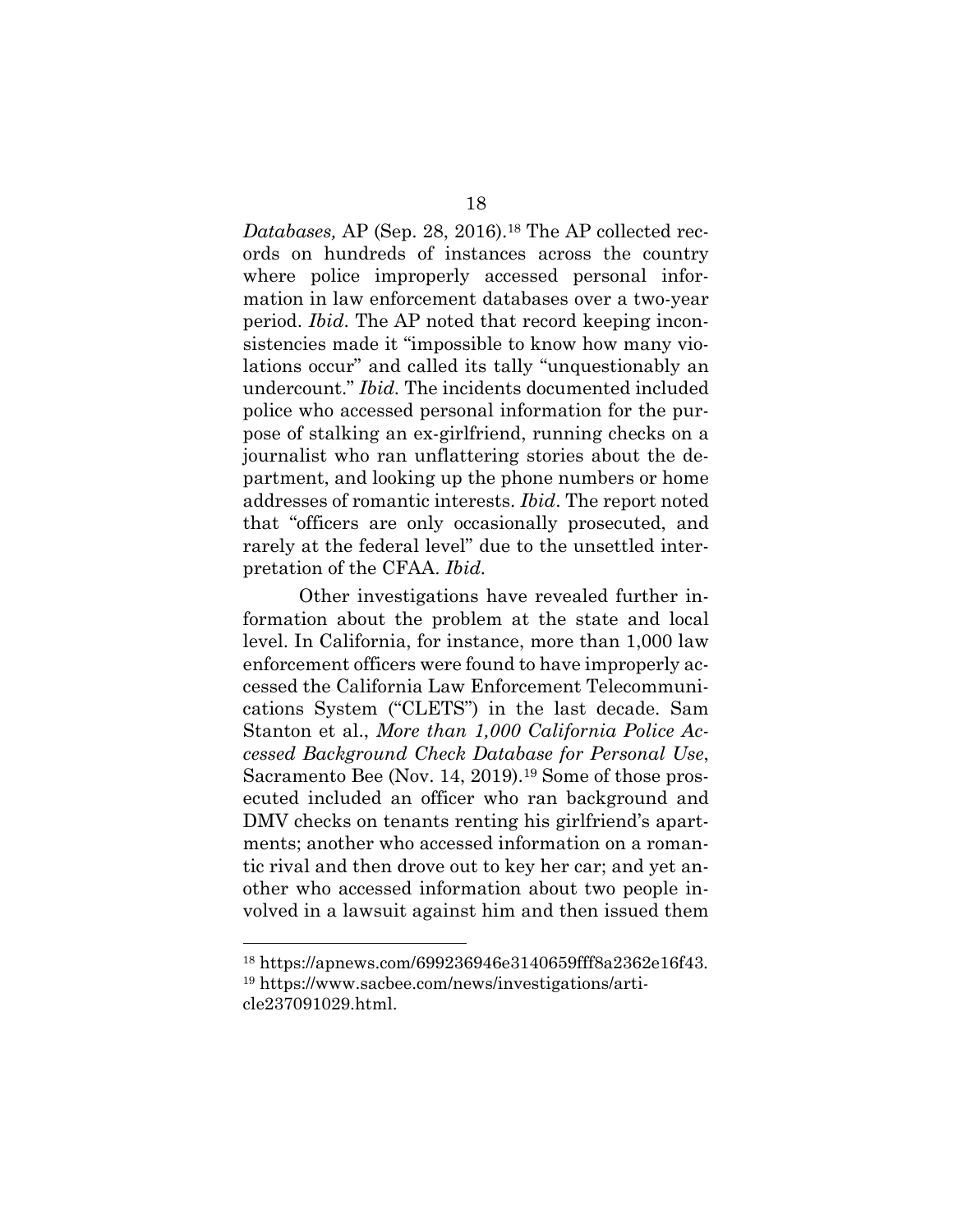a series of fake traffic and parking tickets. *Ibid.* In an especially egregious case, police officers improperly accessed information about a police board member and allegedly used the information to execute a traffic stop. Thomas Peele, Kensington Cops Used Confidential Database to Gather Information on Police Board Member, KQED (Feb. 20, 2019).<sup>20</sup> The board member called the improper access and subsequent stop harassment. *Ibid.* Another victim of improper access said: "It's such a clear-cut thing. You're not allowed to do that." Stanton et al., *supra*. But prosecutions for improper access in California are rare: only 54 of the over 1,000 officers found to have improperly access the database had charges filed against them. *Ibid.* 

The 2015 annual report of Denver's civilian police oversight agency documented 25 officers who accessed law enforcement databases, including the NCIC, for improper purposes such as stalking—but none were prosecuted. Nicholas E. Mitchell, *2015 Annual Report*, Denver Office of the Independent Monitor  $(2016).<sup>21</sup>$  The agency's independent monitor stated that "reprimands that are generally imposed on DPD officers who misuse the databases do not reflect the seriousness of that violation, and may not sufficiently deter future misuse." *Id*. at 10. Other jurisdictions have also reported troubling cases of police improperly accessing personal information in law enforcement databases. *See, e.g.* Louise Matsakis, *Minnesota Cop Awarded \$585K After Colleagues Snooped on Her* 

<sup>20</sup> https://www.kqed.org/news/11727412/kensington-copsused-confidential-database-to-gather-information-on-police-board-member.

<sup>21</sup> https://www.denvergov.org/content/dam/denvergov/Portals/374/documents/2015AnnualReport\_OIM.pdf.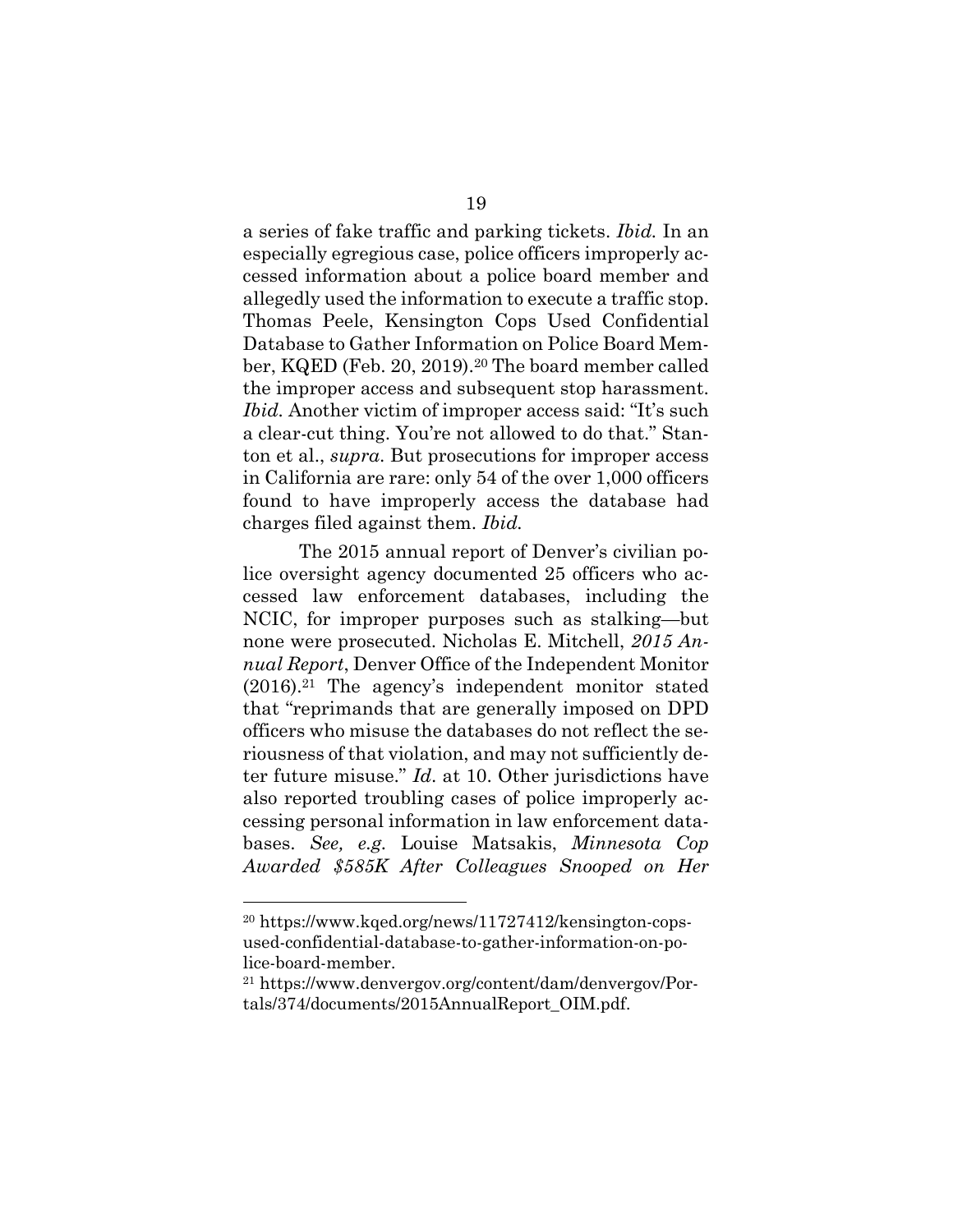*DMV Data*, Wired (June 21, 2019);<sup>22</sup> Niraj Chokshi, *Florida Officer Spent Years Abusing Police Database to Get Dates*, *Authorities Say*, N.Y. Times (Mar. 11, 2019);<sup>23</sup> Tess Sheets, *12 Orlando Police Officers Disciplined for Misusing Driver's License Database*, Orlando Sentinel (Feb. 14, 2019);<sup>24</sup> Benjamin Weiser, *Retired Police Sergeant Pleads Guilty to Tapping Into Confidential Databases for Money*, N.Y. Times (Feb. 26, 2016);<sup>25</sup> Kim Zetter, *Female Cop Gets \$1 Million After Colleagues Trolled Database to Peek at Her Pic*, Wired (Nov. 5, 2012).<sup>26</sup>

The lack of robust and enforceable restrictions on government employee access to sensitive personal information undermines public trust in the government. Indeed, back in 1973, the HEW Report declared that "concern about abuses of authorized access" to data systems maintained by governments "can have a particularly debilitating effect on people's confidence in their governmental institutions." HEW Report. More recently, the Denver independent monitor noted that "misuse of [law enforcement] databases for

<sup>22</sup> https://www.wired.com/story/minnesota-police-dmv-database-abuse/.

<sup>23</sup> https://www.nytimes.com/2019/03/11/us/florida-cop-dating-women.html.

<sup>24</sup> https://www.orlandosentinel.com/news/breakingnews/os-ne-orlando-police-david-misuse-investigation-20190212-story.html.

<sup>25</sup> https://www.nytimes.com/2016/02/27/nyregion/retiredpolice-sergeant-pleads-guilty-to-tapping-into-confidentialdatabases-for-money.html.

<sup>26</sup> https://www.wired.com/2012/11/payout-for-cop-databaseabuse/.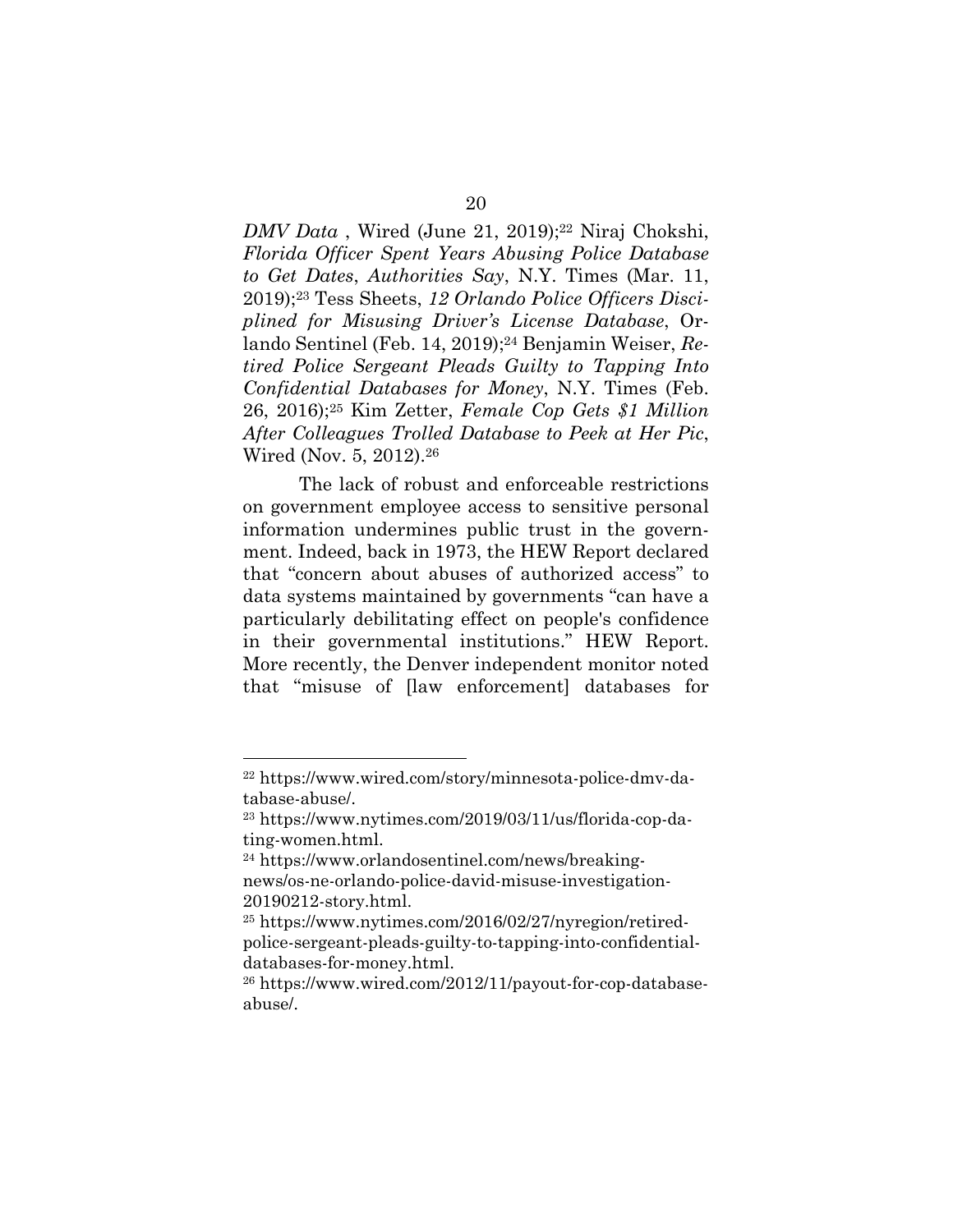personal, non-law enforcement purposes may compromise public trust." Mitchell, *supra*, at 10.

## **III. Criminalizing improper insider access to sensitive personal data does not lead to a slippery slope.**

Petitioner and many of his *amici* make different versions of the same slippery slope argument: if the Petitioner's conduct was criminal then other conduct that is important, innocent, or innocuous would be criminalized. There is no doubt that many of the activities discussed in these briefs are laudable and that journalists, researchers, and ordinary internet users should not be subject to criminal liability for harmless conduct. But this case is easily distinguishable from those examples. The slippery slope arguments fail for two reasons. First, this case involves a Government employee accessing sensitive personal information about citizens in knowing violation of policies of his agency and unambiguously falls within the ambit of the CFAA. Second, this case involves a traditional database used to store personal information, not a website or other public-facing computer system, and therefore liability is consistent with the underlying data protection purpose of the statute. The question of whether an individual exceeded their authorized access to obtain information from a protected computer will depend on the specific facts at issue in each case and the norms underlying the CFAA.

First, this case is distinguishable from all of the examples presented by Petitioner and *amici* because it involves improper access to personal data on a Government computer system. Some of the amici have raised concerns about how restrictions imposed by private entities might shape the scope of criminal penalties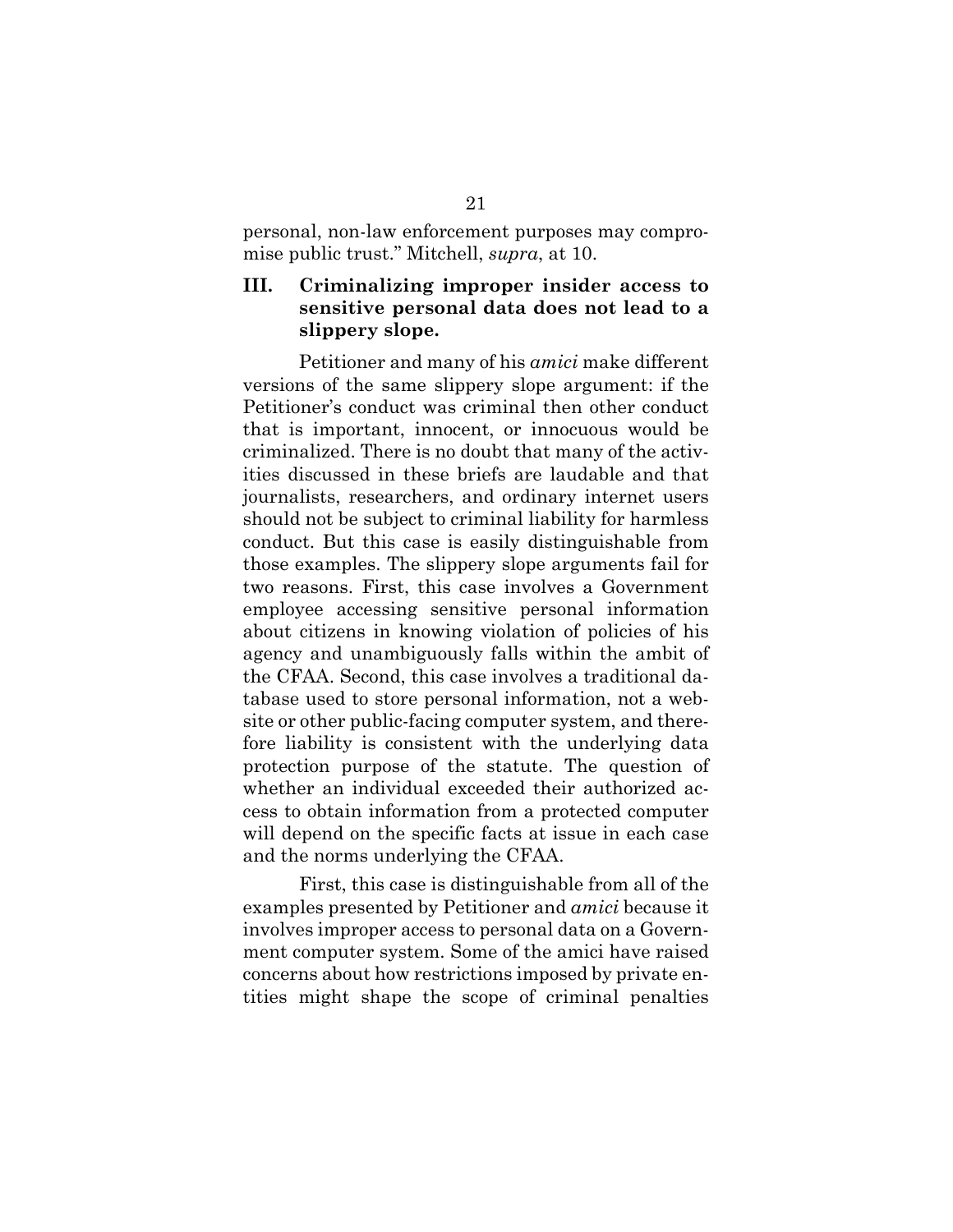under the CFAA. *See, e.g.,* Br. of *Amicus Curiae* Americans for Prosperity Foundation in Support of Petitioner. That argument is beside the point in this case; the restrictions at issue were established by the state of Georgia and the federal government. There is no serious argument that Petitioner lacked fair notice of the restrictions on his access to the Georgia Crime Information Center or the National Crime Information Center databases or that the access restrictions were illegitimate. Petitioner received formal training on proper and improper access and, by his own admission, knew that accessing the information was "wrong." *United States v. Van Buren*, 940 F.3d 1192, 1208 (11th Cir. 2019), *cert. granted*, No. 19-783 (U.S. Apr. 20, 2020). And even in circumstances where an individual violates the CFAA by exceeding access restrictions imposed by a private company, there is no reason why it would be illegitimate for the CFAA to enforce contractbased access restrictions but legitimate for the CFAA to impose code-based restrictions. Just because wordbased restrictions are written in prose instead of code does not make them more like a law than code-based restrictions. Both code-based and word-based restrictions are set by the entity that controls a computer system and define the boundaries of authorization to access information on that system. When that entity is a Government agency and the data at issue is sensitive personal information, the violation falls squarely within the scope of what Congress sought to prohibit under the CFAA.

Second, this case is distinguishable from many of the examples offered by Petitioner and *amici* because it involves a traditional database used to store sensitive personal information; it does not involve access to a public-facing website on the internet. There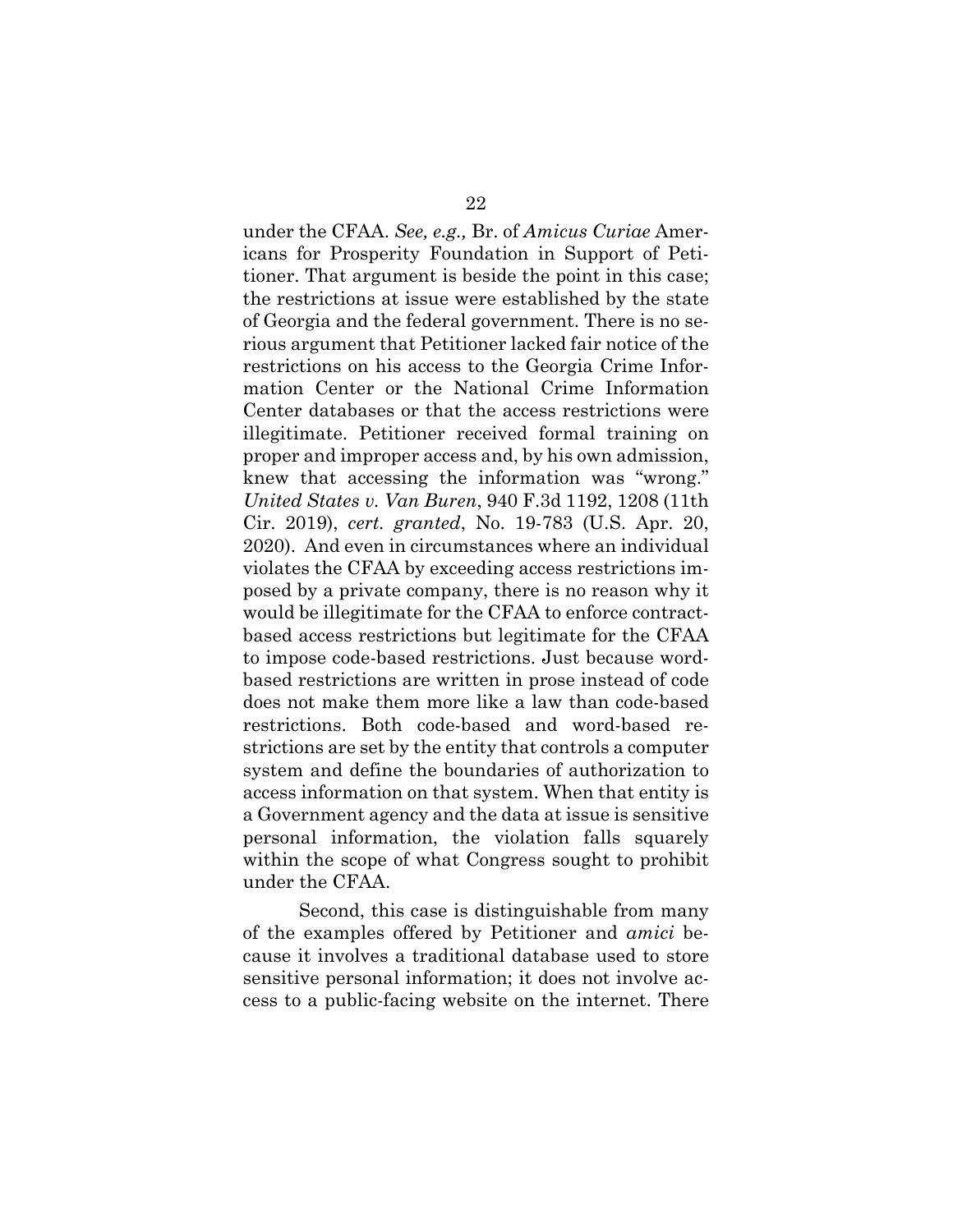is no reason why the decision in this case should dictate the outcome in hypothetical future cases involving CFAA claims about routine internet use. The fact that other circumstances could theoretically present difficult or problematic CFAA claims does not negate the fact that the conduct at issue in this case clearly violated the statute.

Further, Section 1030(a)(2) is not concerned with just any access to a computer but access to *information* maintained by the computer owner, and the restriction at issue should be a restriction on access to *that* information and serve a legitimate data protection purpose. This case involves just such a restriction: the defendant improperly accessed personal information and thereby violated restrictions meant to protect the privacy of citizens' personal data—a legitimate data protection purpose. The Court should make clear that when access restrictions serve a legitimate data protection purpose, they can be enforced through the CFAA regardless of whether they are implemented through code or contract.

Several of the *amici* raise concerns about the application of the CFAA to data scraping, but those concerns are very far afield from this case. *See, e.g.,* Br. of *Amici Curiae* Kyratso Karahalios, et al., in Support of Petitioner; Br. of *Amicus Curiae* The Markup in Support of Petitioner; Br. of The Reporters Committee for Freedom of the Press et al. as *Amici Curiae* Supporting Petitioner. Data scraping could be limited by either code- or contract-based access restrictions or, as is commonplace, a mix of both. Sometimes a data scraping restriction will serve a legitimate data protection purpose, such as when it protects personal data from unexpected and unauthorized uses. In other cases,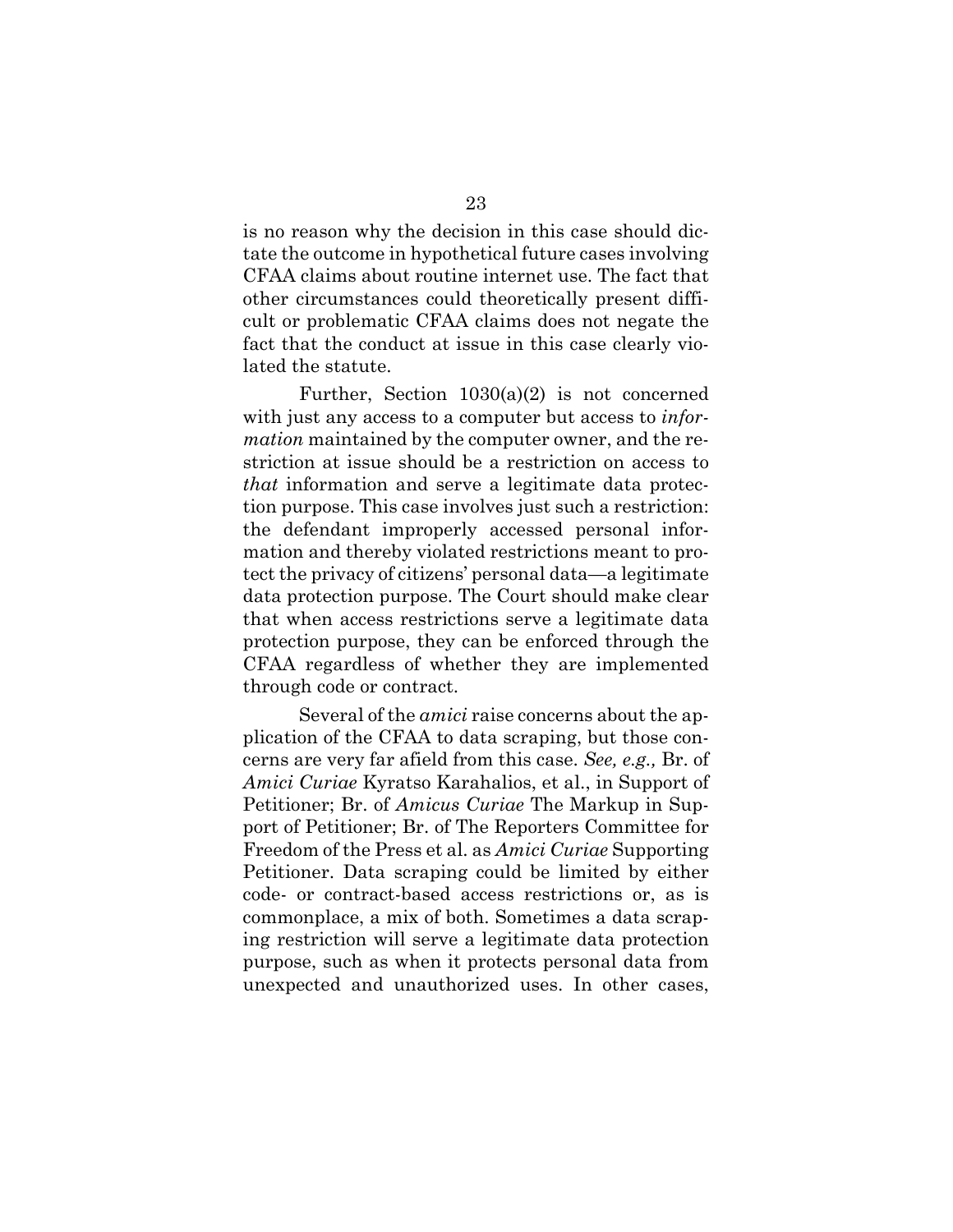data scraping restrictions might serve impermissible anticompetitive or anti-accountability purposes. The pending petition in *LinkedIn Corp. v. hiQ Labs, Inc.*, No. 19-1116, squarely presents the legal questions involved in applying the CFAA to data scraping, and the Court should grant the petition to resolve these questions. But data scraping is not at issue in this case and the Court does not have the necessary factual and legal context to address it here.

The panoply of difficult or problematic CFAA hypotheticals offered by the Petitioner and *amici* do not implicate the data protection concerns raised by the conduct at issue in this case. We agree that the Court should be wary of adopting a broad interpretation that would criminalize the types of conduct that the other *amici* describe. But it is not difficult to distinguish this case from those examples. This case does not involve charges against an employee who violates a general computer use policy by browsing the web for non-business purposes. *See* Br. of Professor Orin S. Kerr as *Amicus Curiae* in Support of Petitioner at 5, 26. This case also does not involve a situation like the one in *United States v. Drew*, 259 F.R.D. 449 (C.D. Cal. 2009), where the defendant was accused of violating a restriction on entering false data into a social media platform. *Id.* at 454; *see also* Br. of Professor Orin S. Kerr as *Amicus Curiae* in Support of Petitioner at 18– 23. Neither of those examples involve restrictions on access to information *maintained by the controller* of the computer system and neither implicate data protection concerns.

Just as there are many distinct code-based restrictions, there are many different types of wordbased restrictions on computer access. The term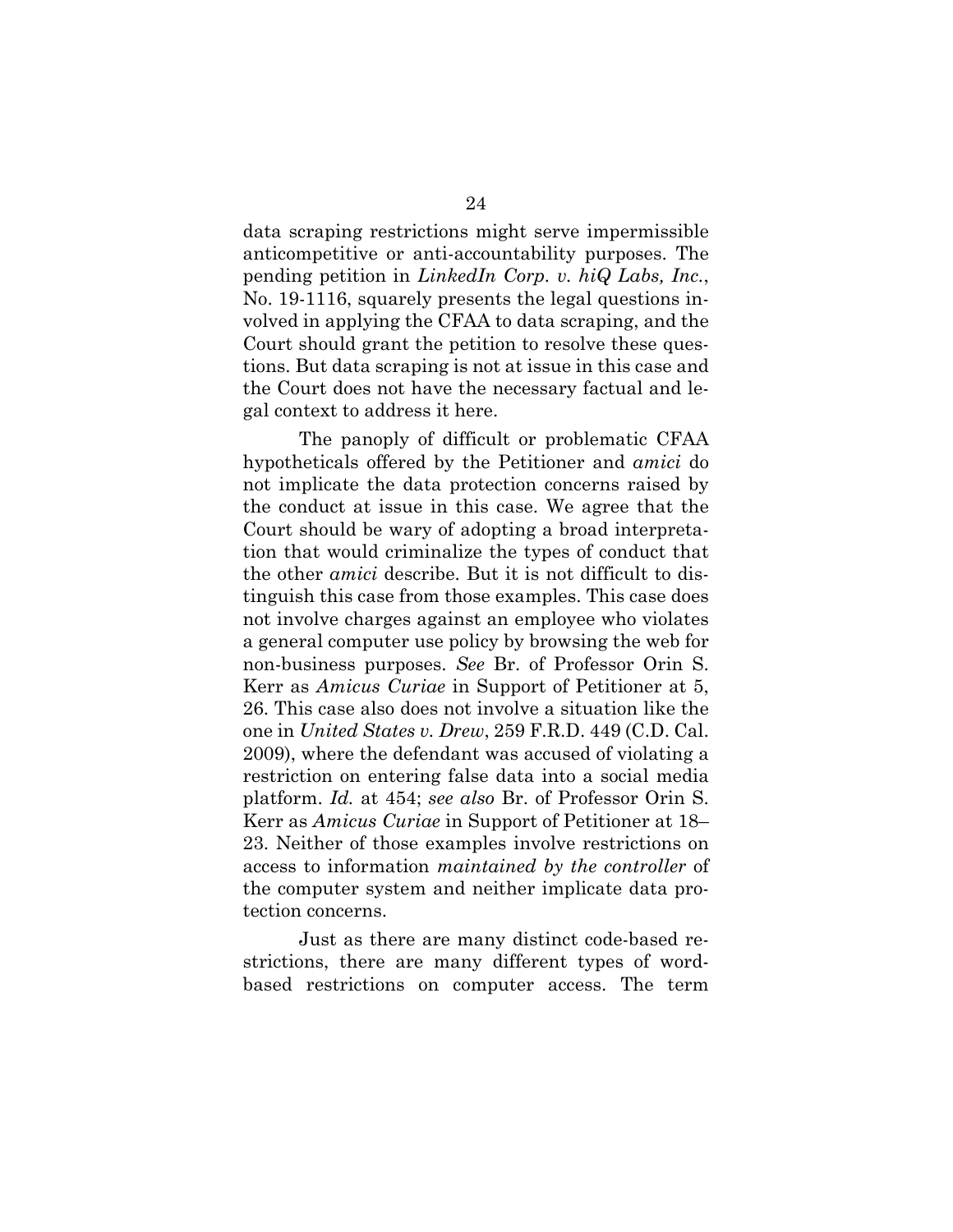"access a computer" is exceedingly broad and encompasses several distinct concepts. Entering data in a database is a separate act from accessing the same data, so restrictions on the types of data that can be entered on a computer can be distinguished from restrictions on access to the same information on the computer. Restrictions on access to information can be further distinguished from restrictions that generally regulate use of the computer. Finally, some restrictions are reasonably aimed at protecting the privacy and confidentiality of data maintained by the computer owner, while other restrictions have no legitimate data protection purpose.

Indeed, scholars who have studied how the CFAA applies to conduct on the internet have recognized that judges must necessarily weigh competing norms in each case based on the facts presented. *See, e.g.,* James Grimmelmann, *Consenting to Computer Use*, 84 Geo. Wash. L. Rev. 1500, 1514, 1516, 1518 (2016); Orin S. Kerr, *Norms of Computer Trespass*, 116 Colum L. Rev. 1143, 1147 (2016). So even in cases involving violations of code-based access restrictions it would not be possible to generalize across different factual scenarios. The same should hold for cases involving violations of contract-based restrictions. *See* Grimmelmann, *supra*, at 1514. Determinations about whether violations of particular access restrictions fall within the scope of the CFAA will depend on the facts and competing norms implicated in each case. Many scholars and advocates will argue that courts should prioritize open access norms. *See* Kerr, *Norms of Computer Access, supra*, at 1161 . But, for the reasons articulated above, we believe that data protection norms should also guide the interpretation of the CFAA. In the vast majority of cases, like in this case, those